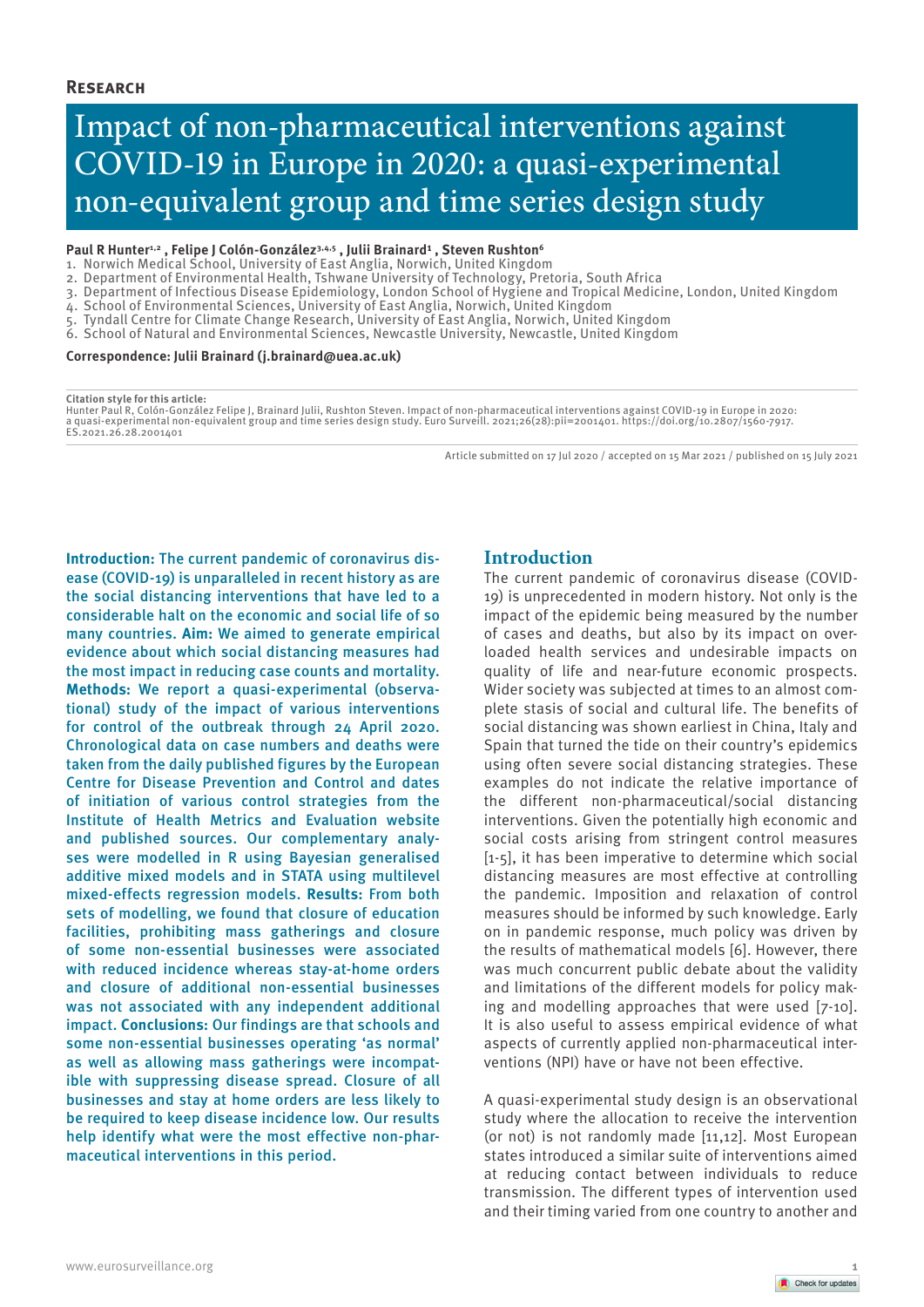Exemplaric timeline of possible non-pharmaceutical intervention impositions and potential epidemic response, COVID-19 pandemic, Europe, 2020



COVID-19: coronavirus disease; NPI: non-pharmaceutical intervention.

The exemplaric timeline shows how epidemic measures (counts of cases or deaths) might respond in the case of three NPI imposed. The 'earliest point' refers to the first hypothesised time point in the example, when the epidemic might have been expected to deviate from the trajectory(ies) if no NPI had been imposed.

arose in response to political processes in each country. No measure that we will consider in this analysis was imposed by all European countries. Where measures were put in place, they were often imposed at different points in the development of the epidemics. By late April 2020, some European countries were easing control measures so late April was a good point to take stock of intervention effects. This situation offered a unique opportunity to investigate the putative impacts of the various types of intervention, as each epidemic in an individual country forms what is effectively a chrono-sequence of disease spread. The intervention strategies could then be compared as interrupted time series.

We report here analyses of trends in both reported cases and deaths across 30 European countries with rather different approaches to and timing of restrictions. We use a quasi-experimental approach to identify what affects such restrictions may have had on the control of the epidemic.

# **Methods**

## **Data**

Data on new cases and deaths reported by all countries were obtained from the European Centre for Disease Prevention and Control (https://www.ecdc.europa. eu/en/publications-data/download-todays-data-geographic-distribution-covid-19-cases-worldwide ). Data up to 24 April 2020 are included. For the United Kingdom (UK), we used only the so-called pillar 1 case numbers. Pillar 1 refer to swab testing in Public Health England laboratories and National Health Service hospitals for those with a clinical need, and for health and care workers. Pillar 2 results (rt-PCR testing for persons with suspected COVID-19 in the wider community) as reported daily on the UK government coronavirus data website (https://www.gov.uk/guidance/coronaviruscovid-19-information-for-the-public#history) were removed from the case numbers, as pillar 2 sampling was only introduced late in the course of the UK epidemic and inflated total case numbers relative to earlier in the UK outbreak. We also adjusted our results by the number of tests reported per 1 million population,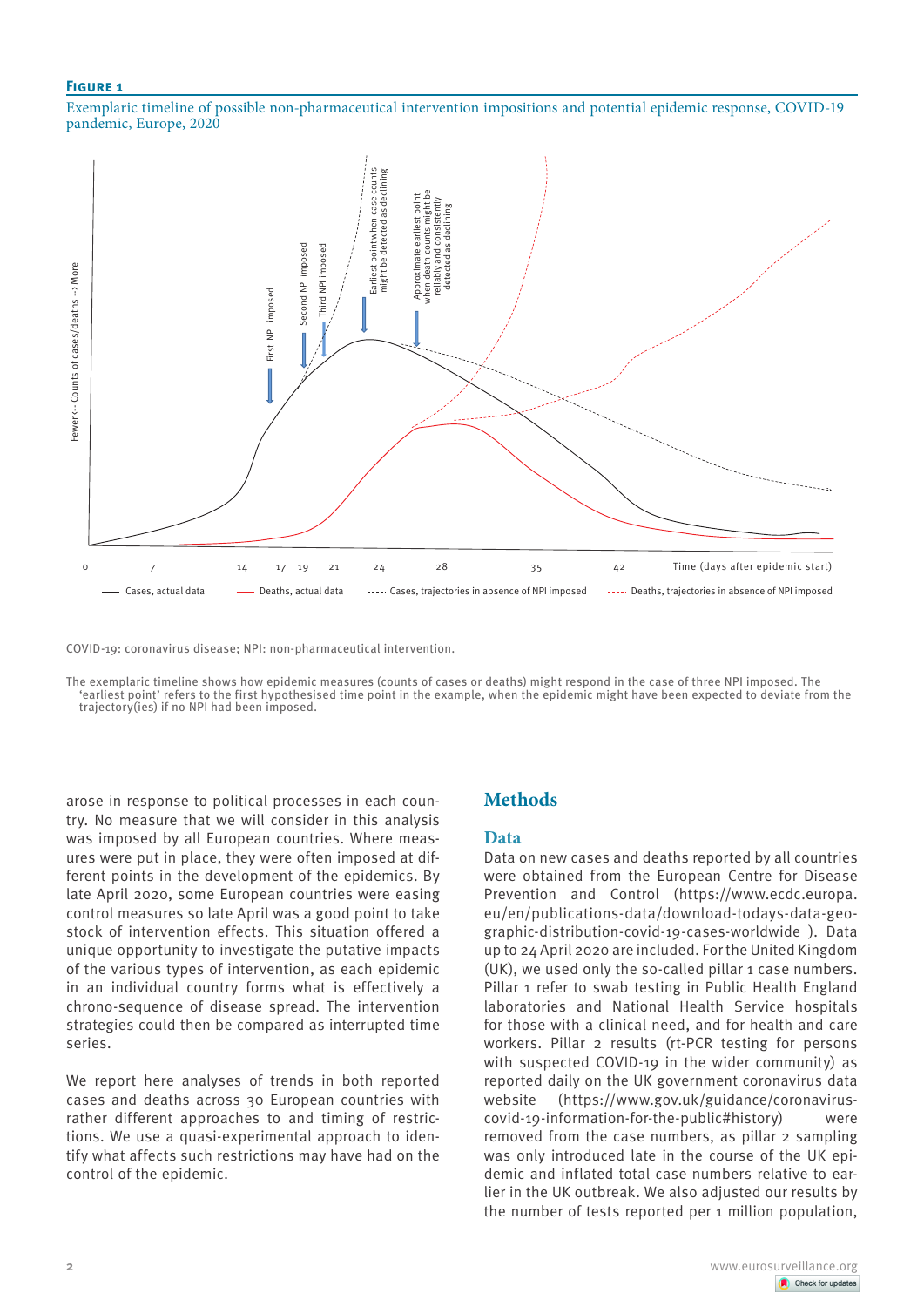Timing of estimated start of each country's main COVID-19 epidemic and the introduction of social distancing measures, 30 European countries, 2020

| Country               | Start of<br>main<br>epidemic | Mass gathering<br>restrictions | <b>Initial business</b><br>closure | Educational<br>facilities closed | Non-essential<br>services closed | Stay at<br>home<br>order | <b>Face covering</b><br>encouraged or<br>compulsory |
|-----------------------|------------------------------|--------------------------------|------------------------------------|----------------------------------|----------------------------------|--------------------------|-----------------------------------------------------|
| Austria               | 26 Feb                       | 10 Mar                         | 16 Mar                             | 16 Mar                           | 16 Mar                           | 16 Mar                   | 6 Apr                                               |
| Belgium               | 2 Mar                        | 13 Mar                         | 13 Mar                             | 14 Mar                           | 18 Mar                           | 18 Mar                   | <b>NA</b>                                           |
| <b>Bulgaria</b>       | 12 Mar                       | 13 Mar                         | 13 Mar                             | 13 Mar                           | 13 Mar                           | 17 Mar                   | 30 Mar                                              |
| Croatia               | 11 Mar                       | 9 Mar                          | 19 Mar                             | 16 Mar                           | 19 Mar                           | 17 Mar                   | <b>NA</b>                                           |
| Cyprus                | 10 Mar                       | 24 Mar                         | 24 Mar                             | 13 Mar                           | 24 Mar                           | 24 Mar                   | <b>NA</b>                                           |
| Czechia               | 2 Mar                        | 10 Mar                         | 10 Mar                             | 10 Mar                           | 14 Mar                           | 16 Mar                   | 18 Mar                                              |
| Denmark               | 27 Feb                       | 18 Mar                         | 18 Mar                             | 16 Mar                           | <b>NA</b>                        | <b>NA</b>                | <b>NA</b>                                           |
| Estonia               | 11 Mar                       | 13 Mar                         | 13 Mar                             | 16 Mar                           | <b>NA</b>                        | <b>NA</b>                | 5 Apr                                               |
| Finland               | 27 Feb                       | 12 Mar                         | 18 Mar                             | 18 Mar                           | 4 Apr                            | <b>NA</b>                | <b>NA</b>                                           |
| France                | 26 Feb                       | 4 Mar                          | 14 Mar                             | 12 Mar                           | 14 Mar                           | 16 Mar                   | 5 Apr                                               |
| Germany               | 26 Feb                       | 22 Mar                         | 17 Mar                             | 16 Mar                           | 23 Mar                           | 22 Mar                   | 1 Apr                                               |
| Greece                | 5 Mar                        | 8 Mar                          | 12 Mar                             | 11 Mar                           | 22 Mar                           | 23 Mar                   | <b>NA</b>                                           |
| Hungary               | 5 Mar                        | 12 Mar                         | 12 Mar                             | 16 Mar                           | 16 Mar                           | 28 Mar                   | <b>NA</b>                                           |
| Ireland               | 4 Mar                        | 12 Mar                         | 15 Mar                             | 12 Mar                           | 24 Mar                           | 27 Mar                   | <b>NA</b>                                           |
| Italy                 | 22 Feb                       | 11 Mar                         | 11 Feb                             | 5 Mar                            | 11 Mar                           | 11 Mar                   | 6 Apr                                               |
| Latvia                | 8 Mar                        | 13 Mar                         | <b>NA</b>                          | 12 Mar                           | <b>NA</b>                        | <b>NA</b>                | <b>NA</b>                                           |
| Lithuania             | 14 Mar                       | 15 Mar                         | 14 Mar                             | 16 Mar                           | 15 Mar                           | 15 Mar                   | 1 Apr                                               |
| Luxembourg            | 7 Mar                        | 13 Mar                         | 18 Mar                             | 16 Mar                           | 18 Mar                           | <b>NA</b>                | 20 Apr                                              |
| Malta                 | 8 Mar                        | <b>NA</b>                      | 17 Mar                             | 13 Mar                           | 23 Mar                           | <b>NA</b>                | <b>NA</b>                                           |
| Netherlands           | 28 Feb                       | 10 Mar                         | 21 Mar                             | 15 Mar                           | <b>NA</b>                        | <b>NA</b>                | <b>NA</b>                                           |
| Norway                | 27 Feb                       | 12 Mar                         | 12 Mar                             | 12 Mar                           | <b>NA</b>                        | <b>NA</b>                | 5 Apr                                               |
| Poland                | 7 Mar                        | 10 Mar                         | 31 Mar                             | 12 Mar                           | <b>NA</b>                        | 24 Mar                   | <b>NA</b>                                           |
| Portugal              | 3 Mar                        | 19 Mar                         | 16 Mar                             | 16 Mar                           | 19 Mar                           | 19 Mar                   | 16 Apr                                              |
| Romania               | 4 Mar                        | 6 Mar                          | 21 Mar                             | 11 Mar                           | 21 Mar                           | 23 Mar                   | <b>NA</b>                                           |
| Slovakia              | 7 Mar                        | 12 Mar                         | 16 Mar                             | 12 Mar                           | 16 Mar                           | <b>NA</b>                | 14 Mar                                              |
| Slovenia              | 5 Mar                        | 12 Mar                         | 15 Mar                             | 16 Mar                           | 15 Mar                           | 20 Mar                   | 29 Mar                                              |
| Spain                 | 25 Feb                       | 15 Mar                         | 15 Mar                             | 14 Mar                           | 15 Mar                           | 15 Mar                   | 13 Apr                                              |
| Sweden                | 27 Feb                       | 11 Mar                         | <b>NA</b>                          | <b>NA</b>                        | <b>NA</b>                        | <b>NA</b>                | <b>NA</b>                                           |
| Switzerland           | 26 Feb                       | 28 Feb                         | 16 Mar                             | 13 Mar                           | 16 Mar                           | <b>NA</b>                | <b>NA</b>                                           |
| <b>United Kingdom</b> | 28 Feb                       | 23 Mar                         | 20 Mar                             | 23 Mar                           | 24 Mar                           | 23 Mar                   | <b>NA</b>                                           |

NA: not applicable, as this control was not implemented; COVID-19: coronavirus disease.

taken on 16 April from WorldoMeter (https://www.worldometers.info/coronavirus/). In order to compare time series for different countries with different dates of onset for their own epidemics we chose to define the onset as the first day when a case was reported after the latest time where there were two or more consecutive days with no cases reported.

The dates when (if at all) each of the various social restrictions were imposed in the 30 European countries included in this analysis were given by the Institute of Health Metrics and Evaluation Data (IHME) (https://covid19.healthdata.org/). The six categories of restrictions were 'mass gathering restrictions', 'initial business closure', 'educational facilities closed', 'non-essential services closed', 'stay-at-home order' and 'travel severely limited'. However, no country was listed in the dataset as having severe travel restrictions during the monitoring period so we dropped this category from any further analysis. The IHME definitions of these measures are given on their website. We paraphrase the definitions here:

- Mass gathering restrictions were mandatory restrictions on private or public gatherings of any number of people.
- Initial business closure refers to the first time that there was any mandatory closure of businesses, not necessarily all businesses. Usually such initial closures would primarily affect businesses such as entertainment venues, bars and restaurants.
- Where non-essential businesses were ordered to close, this usually included many more businesses than were in the first closure category. The second wave of closures probably included general retail stores and services such as hairdressers.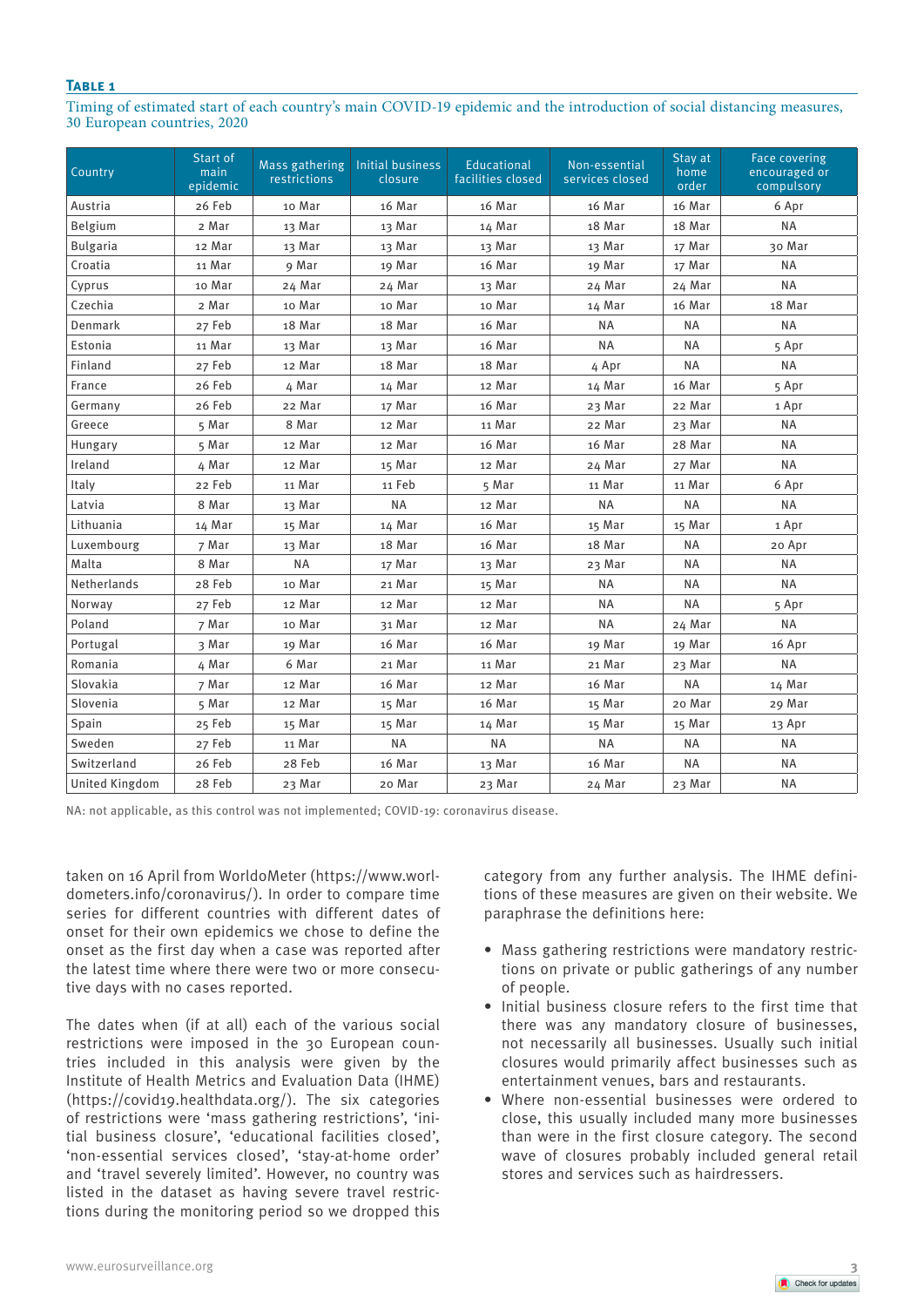## Model metrics, impact of non-pharmaceutical interventions, COVID-19 pandemic, Europe, 2020

| Model    |          | Deviance information criterion   Watanabe-Akaike information criterion | Conditional predictive ordinate | Dispersion |
|----------|----------|------------------------------------------------------------------------|---------------------------------|------------|
| Cases    | 18,009.4 | 18.012.6                                                               | $-9,006.6$                      | 1.01       |
| l Deaths | 8,032.4  | 8,035.9                                                                | $-4,018.4$                      | 0.89       |

COVID-19: coronavirus disease.

The Watanabe–Akaike information criterion (W-AIC) is described by Watanabe in 2010 [46] and was developed to specifically help identify best model fit in Bayesian models. Smaller W-AIC values mean better fit compared with alternative model specifications. The conditional predictive ordinate is a Bayesian diagnostic that detects surprising observations [47].

- Closure of education facilities included all levels of education (primary, secondary and higher) that stopped face-to-face teacher-to-student teaching.
- Stay-at-home orders affected all individuals unless travelling for essential services. They allowed close contact only with people of the same household and perhaps some outdoors exercise.

In three countries (Germany, Italy and Spain), the restrictions were not implemented uniformly through the country on precisely the same dates so we took the median date for the nation; the actual variations in dates were extremely small in Italy and Spain and only somewhat diverse in Germany (see Supplement 1, part 1). Among the 16 German states, 15 states imposed mass gathering restrictions within 2 days of the median date used, nine states had initial business closures within 2 days of the median date, 15 states closed educational establishments within 2 days of the median date, nine states closed non-essential businesses within 2 days of the median German date and all states imposed stay-at-home orders within 2 days of the median national date.

All models adjusted for when countries started to advise or mandate their citizens to wear face masks or coverings (dates of face cover measures are listed in Supplement 1, part 2). We included when countries either mandated or encouraged the wearing of face coverings or masks in public places as an independent control measure in the models. However, it was obvious that how such advisories or mandates were implemented varied considerably from one country to another. For example, in some countries, face masks were required both outdoors and indoors in public and in others only in indoor settings. Sometimes, mask wearing was required in few settings such as on public transport, other times in several settings such as on public transport, in shops and in schools. Also mask-wearing mandates, where implemented, were only introduced relatively late in the monitoring period, often even as other control measures were being relaxed, which complicated interpretation of how much masks may have helped reduce transmission. Consequently, although we included the wearing of face coverings in the analyses, we caution against drawing any strong conclusions over their value based on these analyses alone.

## **Analyses**

We undertook two sets of analyses. In order to ensure comparability between countries with different timing of their outbreaks we counted dates as being from the start, the epidemic in each country was assumed to have commenced on the first day with a reported case after the last time that no cases were reported on two consecutive days.

The first analysis was done in R using Bayesian generalised additive mixed-effects models. These incorporate both fixed and random effects (i.e. mixed effects) to adjust for spatial dependency in disease between nation states. Random effects correspond to those for which levels are samples from a larger population, whereas fixed effects correspond to average effects for the whole population. Examples of fixed effects would be interventions such as shutting all schools and making people work at home. Other sources of variation that contribute may be more random and associated with unmeasured features of the sampling unit (the nation state). Key here is the fact that the nation states differ culturally and in other features such as recording methods. We have not measured the source of the variation but we know it is associated with the sampling unit (state) with which the response is recorded through time. In addition, we also anticipated spatial effects because most European states experiencing COVID-19 epidemics had porous land borders under the Schengen Area agreement. We therefore expect some spatial dependency between states as the closer they are to each other the more likely it is that they have similar patterns of disease. Bayesian models are very useful as they allow us to quantify the relative contributions of fixed, random, temporal and spatial dependency in the same modelling framework.

The variance in the COVID-19 data was four orders of magnitude larger than the mean number of cases and three orders of magnitude larger than the mean number of deaths. Consequently, models were fit using a negative binomial specification to account for potential over-dispersion in the data, and within a conditional autoregressive model (Besag–York–Mollié) framework [13] to allow for potential spatial autocorrelation and unstructured between-country variation.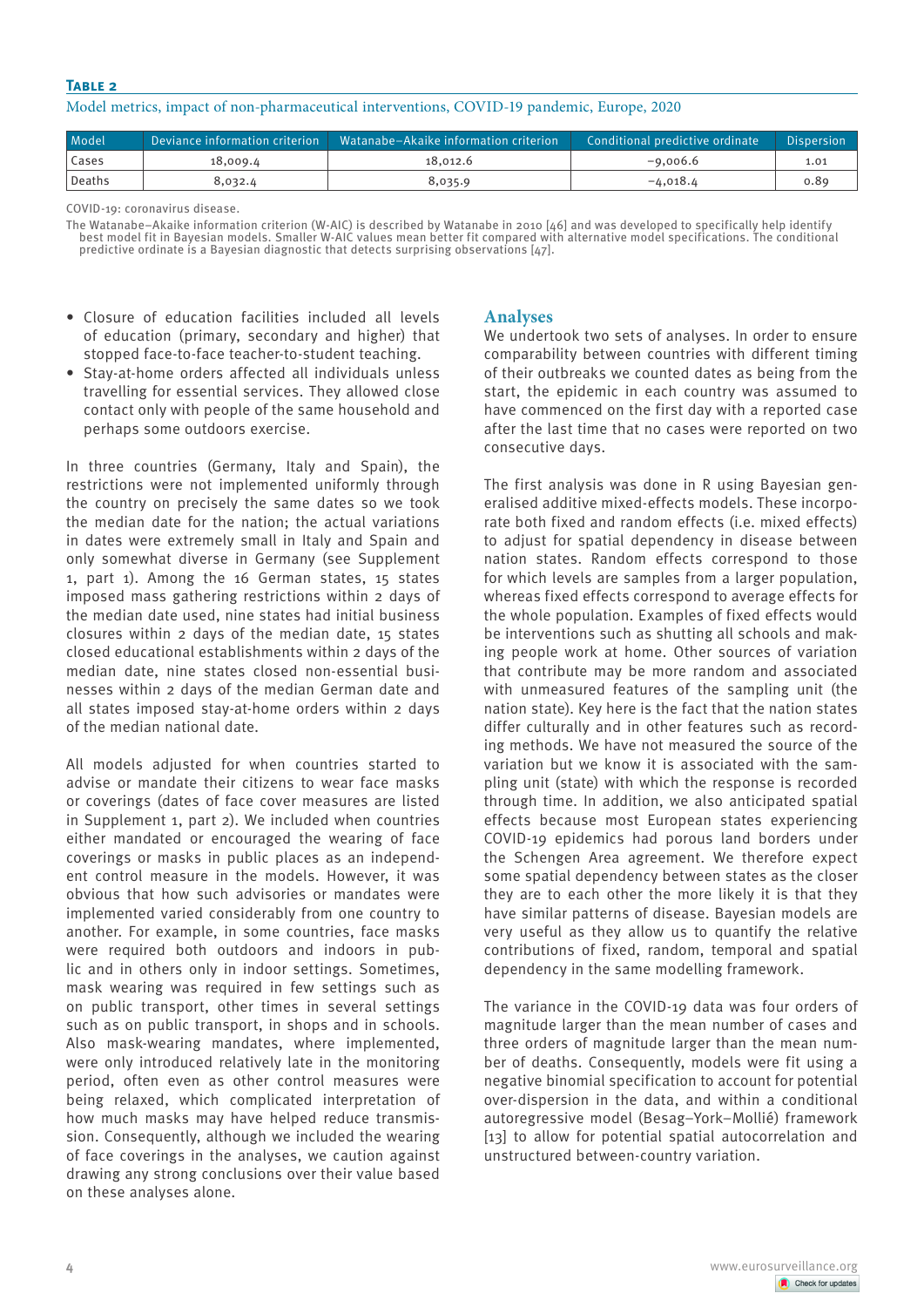Incidence rate ratios (cases) following implementation of country-level, non-pharmaceutical control measures and daily reported COVID-19 case numbers, 30 European countries, 2020



COVID-19: coronavirus disease.

The central line is the posterior mean of the exposure-response relationship; shading is a 95% credible interval.

Let *Yi*,*t* be the number of COVID-19 cases or deaths for country  $i=1, \dots, l$  at time  $t=1, \dots, T$ . The general algebraic definition of the models is given by:

# $Y_{i,t}|\mu_{i,t}$ ,  $\phi \sim \text{NegBin}(\mu_{i,t}, \phi)$ ,

where  $Y_{i,t}$  is the number of COVID-19 cases or deaths for country  $i=1, \dots, l$  at time  $t=1, \dots, \mu_{i-1}$  is the predicted number of COVID-19 cases or deaths for country *i* and time *t*, and  $\phi$ >0 is the negative binomial dispersion parameter. A logarithmic link function of the expected number of cases or deaths was modelled as:

 $\log(\mu i, t) = \alpha + \log(Pi, d[t]) + \delta \text{Di}, d[t] + \epsilon \text{Ri}, d[t] + \sum_k \beta X_{i,t,k} + \text{ui} + \nu i,$ 

where *a* corresponded to the intercept;  $log(P_i)$ ) denotes the logarithm of the population at risk for country *i* and day *d* [ *<sup>t</sup>* ] was included as an offset to adjust case counts by population. *Di* , *<sup>d</sup>* [ *<sup>t</sup>* ] is a linear term for the number of days since the outbreak started, with coefficient *δ. Ri* , *<sup>d</sup>* [ *t]* is a linear function of the number of COVID-19 tests carried out per country *i* at day  $d_{\lceil t \rceil}$ , with regression coefficient  $\epsilon$ . X is a matrix of *k* intervention measures (e.g. school and business closures) with regression coefficients *β.* Intervention measures comprise of an index of 1, ⋯,*N* number of days following the intervention being implemented (day 1 was the day following implementation of the intervention). We assumed that the imposition of each intervention led to cumulative changes in effect. Intervention measures were included in the model as a random effect to account for potential nonlinearities in the exposure–response relationship. A random effect adjustment was appropriate because the observation data (case counts) were samples from a larger population (because of limited testing to confirm symptomatic cases and possible asymptomatic cases). Unknown confounding factors with spatial dependency that represent, for example, human mobility, were incorporated using spatially correlated (i.e. structured) random effects (u<sub>i</sub>) and independent, identical and normal distributed (i.e. unstructured) random effects (*νi* ) for each country *i*. Spatial random effects were specified using a Besag–York–Mollie model to account for spatial dependencies and unstructured variation between countries [14]. Goodness of fit was evaluated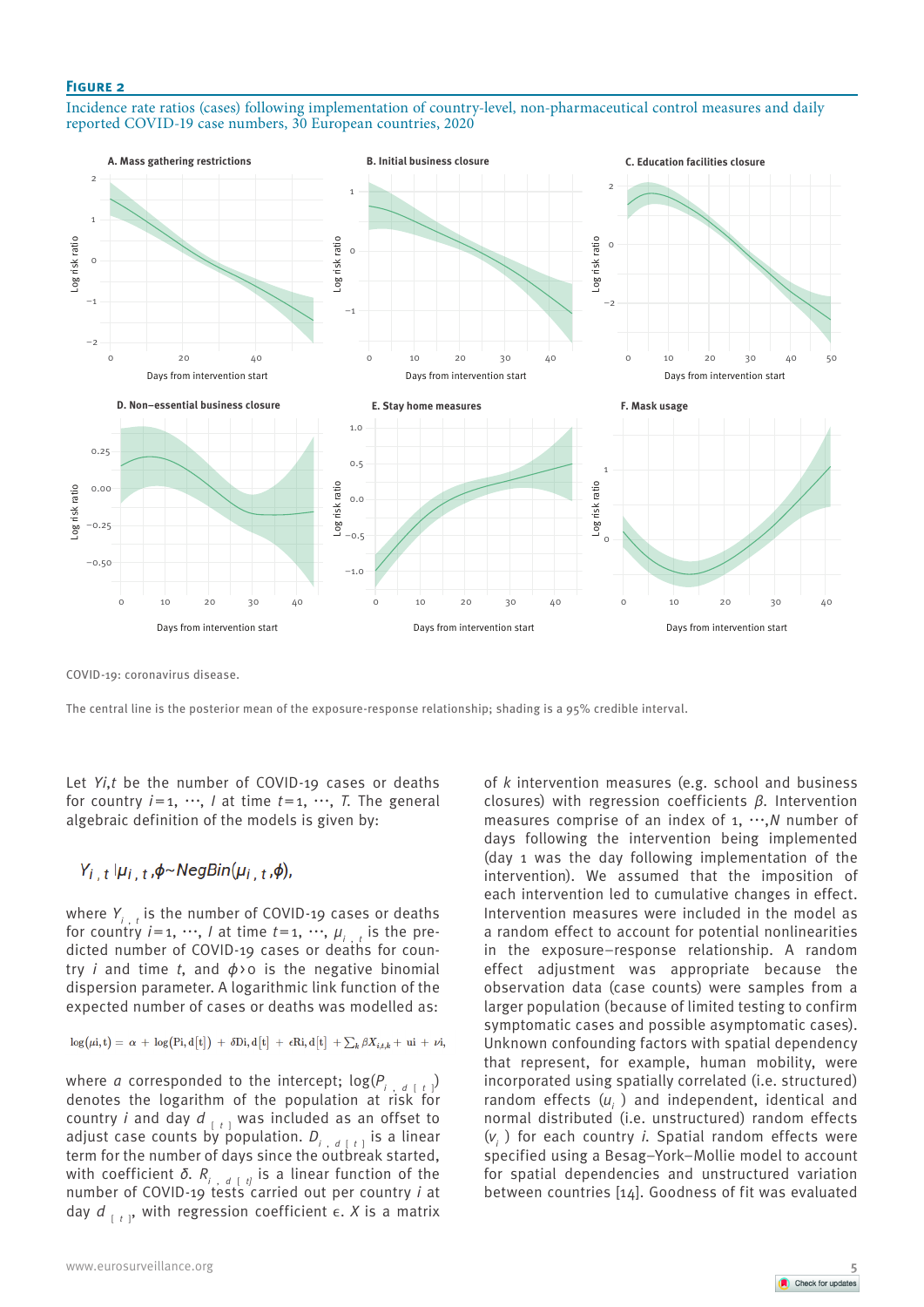Incidence rate ratios (deaths) following implementation of country-level, non-pharmaceutical control measures and daily reported deaths from COVID-19, 30 European countries, 2020



COVID-19: coronavirus disease.

The central line is the posterior mean of the exposure-response relationship; shading is a 95% credible interval.

using the deviance information criterion (DIC). Models were fitted in R version 3.6.1 using the INLA package.

The second analysis was a multilevel mixed-effects regression analysis in STATA v 16.1 (StataCorp LLC, College Station, United States). We used a mixedeffects negative binomial regression model with cases or deaths on a specific day as the outcome variable, country population as the exposure variable, country as a mixed effect and days from start of the epidemic as a fixed effect. Fixed effect was appropriate for days elapsed because we were looking for possible effect of NPI relevant to a fixed start point and over the entire population. All main interventions were included as categorical variables with the week number included as a linear variable after the start of the intervention. Monitoring by week number was appropriate with regard to case counts, given that the incubation period tends to be ca 5 days [15-18] and a small lag between symptom onset and obtaining test results is likely: thus, total days elapsed from exposure to changes in recorded case counts has tended to be ca 7 days. A lag from symptom onset to hospitalisation of ca 7 days [19,20] and a similar subsequent lag (ca 7 days)

from hospitalisation to death are reported in COVID-19 literature [19-21]. Figure 1 indicates the impact of key likely onsets of intervention on an exemplaric epidemic curve. For simplicity and brevity we report only on the results for the 7-day categorisation in this manuscript. However, in view of the variation in incubation period and the possibility that this might have interfered with the parameter estimates, we repeated Analysis 2 for three alternative response time periods (post-intervention) as sensitivity analyses. These alternative response periods were  $4$  days, 10 days and  $14$ days. The resulting incident risk ratios (between our preferred response period of 7 days and alternatives) could then be compared for possible trend differences. In further sensitivity and collinearity checks, we dropped each of the main predictor variables (intervention timings) from the final equation and noted if the regression parameter and standard errors of remaining predictor variables changed dramatically or if the coefficients reversed trend (e.g. went from suggesting increase to suggesting decrease).

We also checked for collinearity between the predictor variables by calculating the variance inflation factors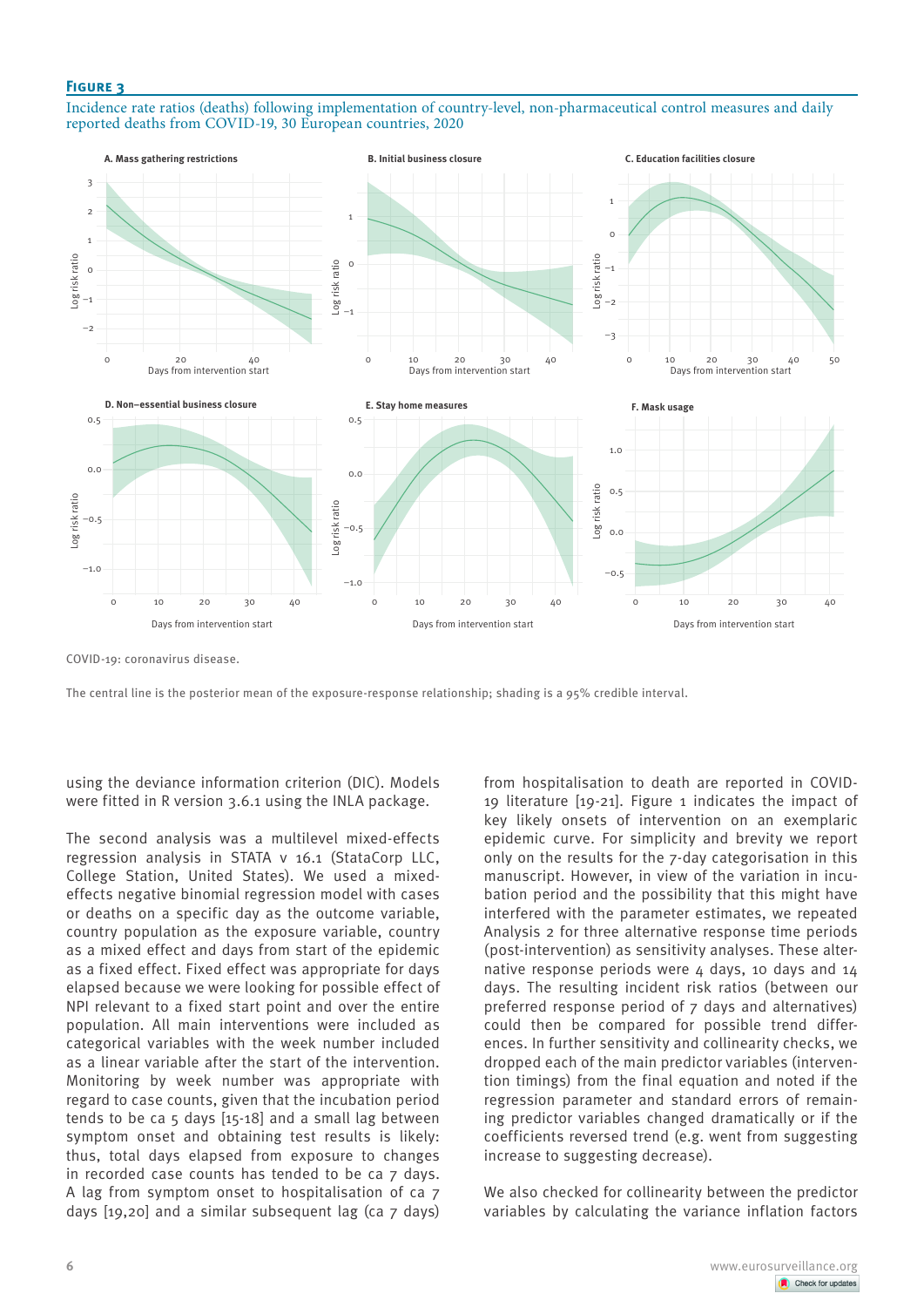Comparison of predicted daily reports of COVID-19 case numbers with 7-day rolling average actual numbers, 30 European countries, 2020



COVID-19: coronavirus disease.

The central line is the posterior mean of the predictions made by the models (for individual countries over time); shading is the 95% credible interval.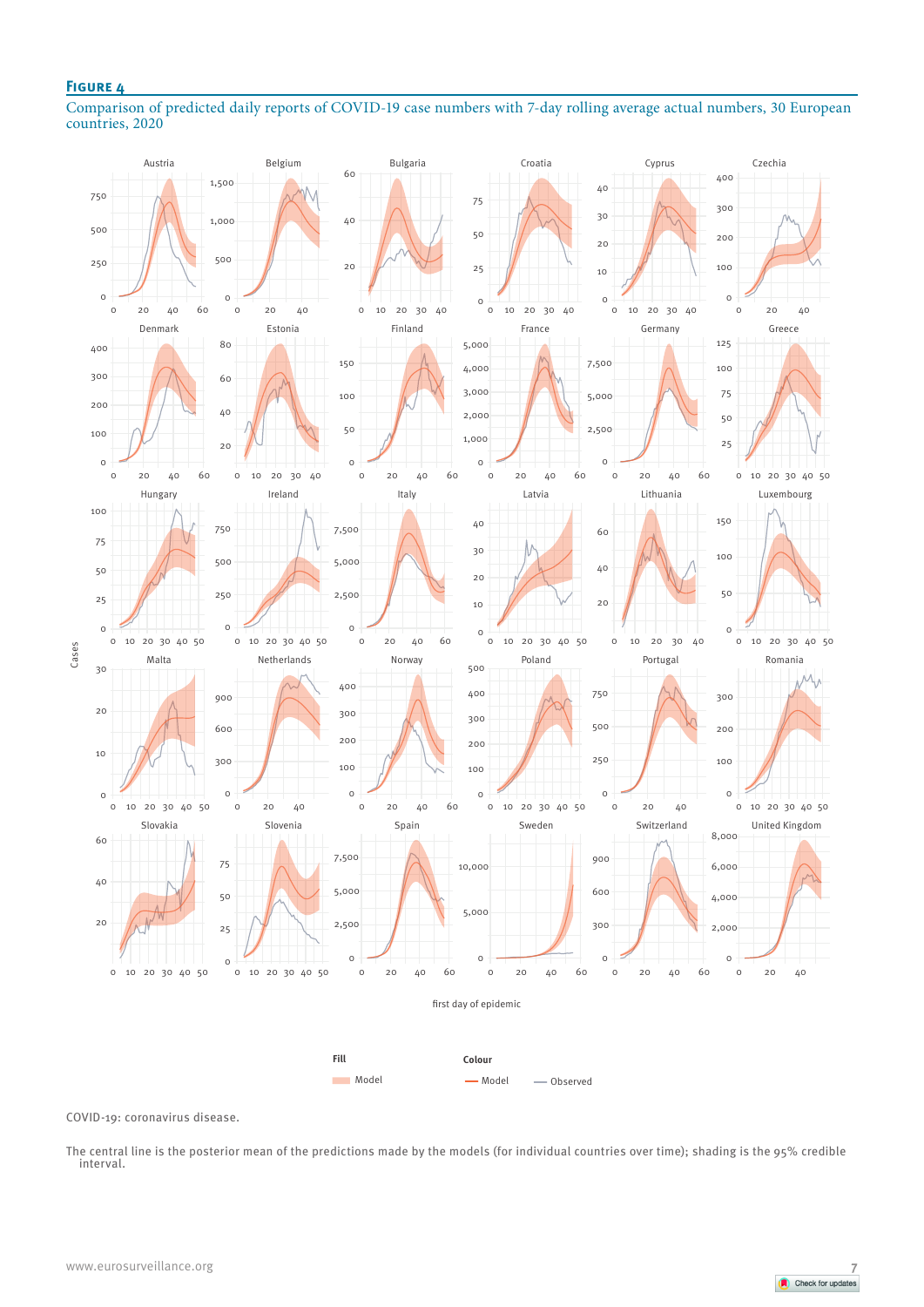(VIF) for the predictors and by calculating the condition number using the coldiag2 command in STATA. A VIF < 10 suggests that model predictors do not have multi-collinearity problems. Values of VIF>10.0 need to be considered for potential multi-collinearity with regard to other model diagnostics such as condition index and eigenvalues. A condition number>15 with any variance proportions above 0.9, or if eigenvalues were<0.01, could suggest collinearity that undermines confidence in coefficient estimates, according to guidance in Chatterjee and Hadi [22] and Regorz [23]. In addition, as sensitivity analysis within Analysis 2, we reran the model dropping each predictor variable in turn to determine whether or not the regression parameters and their standard errors were changed substantially.

## **Ethical statement**

Ethical approval was not required because this was an analysis of data in the public domain.

## **Results**

Table 1 lists the estimated date of the start of the epidemic in each country and when each of the five intervention types were implemented, according to the IHME website. 'Mass gathering restrictions', 'initial business closure', 'educational facilities closed', 'nonessential services closed' and 'stay at home order' were respectively implemented by 29, 28, 29, 23 and 19 countries. Italy was the first country to enter the epidemic on 22 February 2020 and Lithuania the last on 14 March 2020. By our criteria, half of all countries had their epidemic start on or before 27 February.

## **Analysis 1**

Model metrics are presented in Table 2. The dispersion parameter evaluates whether the model is able to cope with potential dispersion in the data. When the value is close to 1 (as it is here) the model is shown to do well at accounting for dispersion.

The exposure–response relationships estimated by the models are presented in Figures 2 (cases) and Figure 3 (deaths). The x-axes represent the days since the intervention started and the y-axes indicate the logarithm of the risk ratio. It can be observed that mass gathering restrictions had a negative effect on the number of cases, with fewer cases occurring as the number of days since intervention started increased. We observed a similar effect for the initial closure of businesses and the closure of education facilities, with less cases occurring as the number of days since the intervention increased. The closure of non-essential businesses did not appear to have a significant effect on the number of COVID-19 cases. This was evident as the estimated relationship and its 95% credible interval stayed close to zero on the y-axis. Surprisingly, stayat-home measures showed a positive association with cases. This suggests that, as the number of lockdown days increased, so did the number of cases. Negative associations with deaths (Figure 3) were estimated for mass gatherings, initial business closure and the closure of educational facilities, while a non-significant effect was estimated for non-essential business closure. The stay-at-home measures showed an inverted U-quadratic effect with an initial rise of deaths up to Day 20 of the intervention, followed by a decrease. These results suggest that stay-at-home orders may not be required to ensure outbreak control and reduce outbreak harms, provided that all the other control measures are implemented. Of course, if stay-at-home measures are implemented then all the other measures such as business closures, banning mass gatherings and school closures would also follow.

The patterns seen in Figures 2 and 3 fit with the understood disease incubation, development and concurrent ascertainment processes. The median incubation period is understood to be 4–7 days [15-17], while case ascertainment tended to require an elapse of 2–10 more days [24]. For severe cases (those who are hospitalised), 8–14 days post symptom onset tends to coincide with the start of a 5–7-day period of peak disease severity [20]. As a result, we expect no intervention should be cited as affecting case counts in under about 7 days, and no intervention is likely to strongly reduce counts of death in less than 2–3 weeks.

For cases and deaths, mask wearing mandates/advisories seem to have initial effects which were either negative (case) or neutral (deaths), followed by rises (in cases or deaths). The overall effect is small compared to other measures, which we confirmed with further sensitivity analyses shown below. The additional benefit of mask-wearing advisories/mandates to the other outbreak control measures seemed to be small and inconsistent. However, for the reasons discussed above we hesitate to interpret these results as certain effects of face cover/mask mandates/advisories.

Figures  $4$  and  $5$  show the association between actual cases and deaths in each country, expressed as 7-day rolling means, and the numbers predicted by the models on cases and deaths. Although for many countries there is a reasonable correlation between the two, this is not the case for all countries and particularly countries with smaller populations. The model outputs especially did not fit Sweden which had much lower numbers of cases and deaths than predicted. This could be explained by partial implementation of controls and unmandated behavioural change in the population. We acknowledge that, at least for some countries, our model could not capture all the temporally changing variables influencing the spread of the disease.

Figure 6 shows the maps of the posterior mean for the country-specific relative risks of COVID-19 cases (panel A) and COVID-19 deaths (panel C). These country-specific risks enable comparison of individual countries to case/death incidence in the whole study area, having accounted for the effects of all other covariates in the model. Figures 6A and 6C indicate whether the cases or deaths per 100,000 were higher or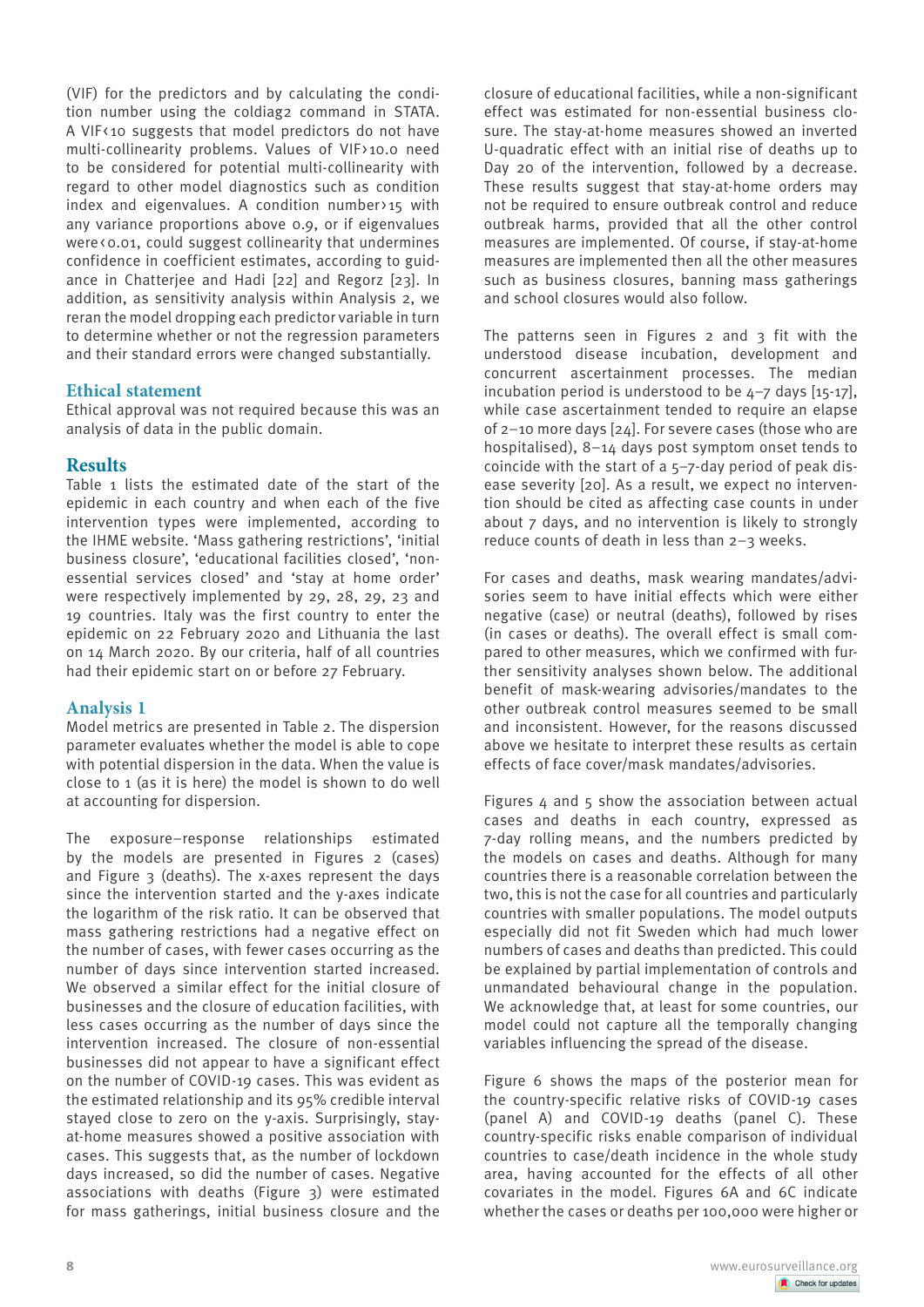Comparison of predicted daily numbers of reports of deaths from COVID-19 with 7-day rolling average actual numbers, 30 European countries, 2020



COVID-19: coronavirus disease.

The central line is the posterior mean of the predictions made by the models (for individual countries over time); shading is the 95% credible interval.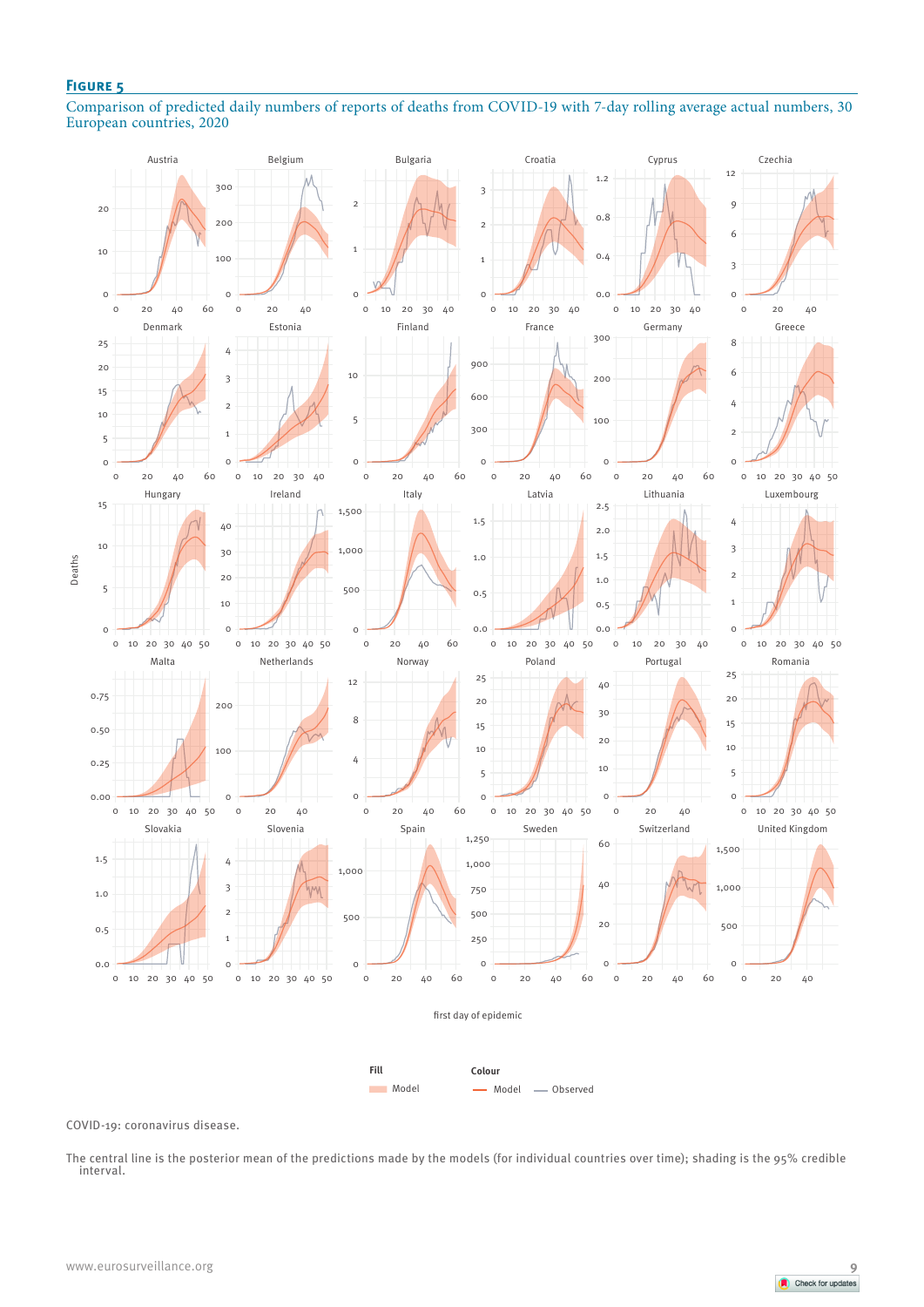#### Posterior mean of the country-specific risk ratio of COVID-19 cases and deaths and posterior probability of exceeding one COVID-19 case or death, 30 European countries, 2020



#### **B. Posterior probability of exceeding one COVID-19 case**



**D. Posterior probability of exceeding one COVID-19 death** 



COVID-19: coronavirus disease.

**C. Risk ratio COVID-19 deaths** 

Country-specific relative risks compared with the whole of the study area have accounted for the effects of all other covariates in the model; posterior probability of exceeding one case or death is calculated per 100,000 persons after adjusting for covariates.

lower in a given country relative to the incidence in the full region. Posterior means in the top two categories (shades of orange) indicate especially high excess of country-specific risk relative to cases/deaths in the whole region. Posterior means lower than 1.0 (dark blue) indicate a lower risk ratio than that of the whole region. Figures 6B and 6D show the country-specific posterior probability (range: 0–1) of observing a relative risk larger than one compared with case/death incidence in all 30 countries. The proportion of spatial variance explained by the models is 16% for the casespecific model and 15% for the death-specific model. These values  $(15-16%)$  are not high, indicating that the spatial components of the models are not highly explanatory of the variability in cases/deaths.

## **Analysis 2**

For confirmation and comparison, we repeated the analysis using a multilevel mixed-effects model with results shown in Table 3. The conclusions of this analysis were broadly the same as for the hierarchical probabilistic models described above. The coefficients for these models assesses the independent contributions of the interventions to the outcomes while holding the others at their mean (as we would expect from a multivariate linear model). The incident risk ratios (IRR) are shown in Table 3 with 95% credible intervals, for either deaths or cases, for each period (each week) after the intervention started. Larger IRR values suggest greater effects; a value of 1 implies no effect, values above 1.0 suggest increase in cases/deaths, while values below 1 imply decrease. For time periods 1–7 and 8–14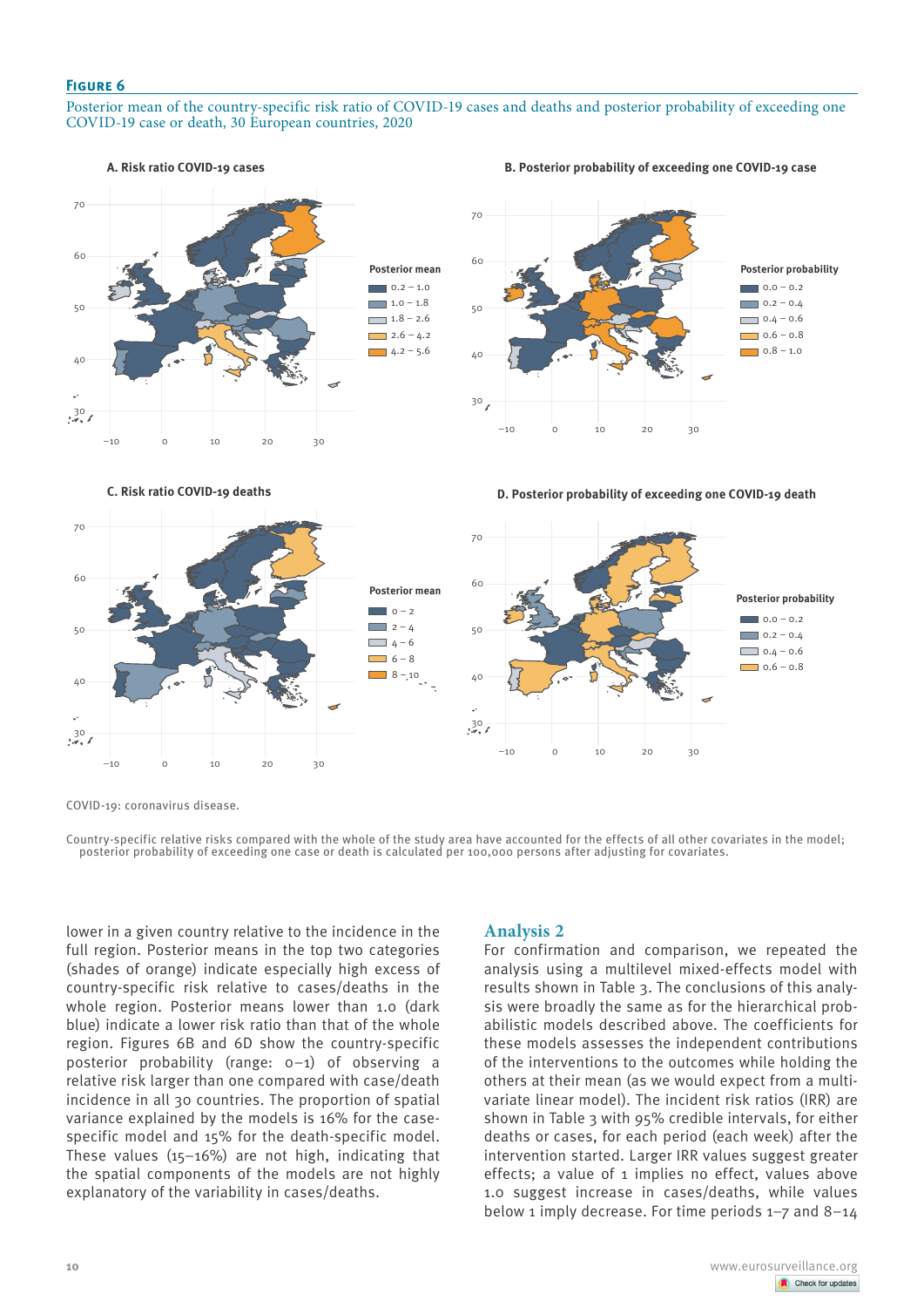Results of mixed-effects negative binomial model of the effect of each intervention on COVID-19 case numbers and deaths, 30 European countries, 2020

|                                                                                                                                                                                                                                       |                      | Cases        |                                                                                                                                                                                                                                                                                                                                                                                                                                                                                                                                          | <b>Deaths</b> |               |
|---------------------------------------------------------------------------------------------------------------------------------------------------------------------------------------------------------------------------------------|----------------------|--------------|------------------------------------------------------------------------------------------------------------------------------------------------------------------------------------------------------------------------------------------------------------------------------------------------------------------------------------------------------------------------------------------------------------------------------------------------------------------------------------------------------------------------------------------|---------------|---------------|
|                                                                                                                                                                                                                                       | Timing               | <b>IRR</b>   | 95% CI                                                                                                                                                                                                                                                                                                                                                                                                                                                                                                                                   | <b>IRR</b>    | 95% CI        |
|                                                                                                                                                                                                                                       | <b>Before</b>        | $\mathbf{1}$ | Reference                                                                                                                                                                                                                                                                                                                                                                                                                                                                                                                                | $\mathbf{1}$  | Reference     |
| Intervention<br>Mass gathering restrictions<br>Initial business closures<br><b>Educational facilities closed</b><br>Non-essential services closed<br>Stay-at-home order/advisory<br>Mask order/advisories<br>Days from epidemic start | 1-7 days after       | 1.32         | $1.10 - 1.57$                                                                                                                                                                                                                                                                                                                                                                                                                                                                                                                            | 0.76          | $0.55 - 1.03$ |
|                                                                                                                                                                                                                                       | 8-14 days after      | 1.13         | $0.88 - 1.43$                                                                                                                                                                                                                                                                                                                                                                                                                                                                                                                            | 0.58          | $0.41 - 0.84$ |
|                                                                                                                                                                                                                                       | 15-21 days after     | 0.99         | $0.73 - 1.34$                                                                                                                                                                                                                                                                                                                                                                                                                                                                                                                            | 0.59          | $0.38 - 0.92$ |
|                                                                                                                                                                                                                                       | 22-28 days after     | 0.80         | $0.56 - 1.15$                                                                                                                                                                                                                                                                                                                                                                                                                                                                                                                            | 0.56          | $0.33 - 0.93$ |
|                                                                                                                                                                                                                                       | 29-35 days after     | 0.74         | $0.48 - 1.13$                                                                                                                                                                                                                                                                                                                                                                                                                                                                                                                            | 0.50          | $0.28 - 0.91$ |
|                                                                                                                                                                                                                                       | $\geq$ 36 days after | 0.66         | $0.40 - 1.09$                                                                                                                                                                                                                                                                                                                                                                                                                                                                                                                            | 0.49          | $0.25 - 0.98$ |
|                                                                                                                                                                                                                                       | <b>Before</b>        | $\mathbf{1}$ | Reference                                                                                                                                                                                                                                                                                                                                                                                                                                                                                                                                | $\mathbf{1}$  | Reference     |
|                                                                                                                                                                                                                                       | 1-7 days after       | 1.18         | $0.96 - 1.46$                                                                                                                                                                                                                                                                                                                                                                                                                                                                                                                            | 1.07          | $0.80 - 1.43$ |
|                                                                                                                                                                                                                                       | 8-14 days after      | 0.87         | $0.66 - 1.15$                                                                                                                                                                                                                                                                                                                                                                                                                                                                                                                            | 1.07          | $0.75 - 1.54$ |
|                                                                                                                                                                                                                                       | 15-21 days after     | 0.69         | $0.49 - 0.96$                                                                                                                                                                                                                                                                                                                                                                                                                                                                                                                            | 0.72          | $0.47 - 1.11$ |
|                                                                                                                                                                                                                                       | 22-28 days after     | 0.61         | $0.41 - 0.91$                                                                                                                                                                                                                                                                                                                                                                                                                                                                                                                            | 0.50          | $0.29 - 0.83$ |
|                                                                                                                                                                                                                                       | 29-35 days after     | 0.47         | $0.29 - 0.76$                                                                                                                                                                                                                                                                                                                                                                                                                                                                                                                            | 0.42          | $0.22 - 0.77$ |
|                                                                                                                                                                                                                                       | ≥ 36 days after      | 0.32         | $0.18 - 0.56$<br>Reference<br>$1.22 - 1.79$<br>$1.05 - 1.80$<br>$0.67 - 1.33$<br>$0.35 - 0.78$<br>$0.16 - 0.42$<br>$0.08 - 0.25$<br>Reference<br>$0.92 - 1.41$<br>$0.90 - 1.47$<br>$0.78 - 1.33$<br>$0.60 - 1.13$<br>$0.52 - 1.10$<br>$0.46 - 1.26$<br>Reference<br>$0.97 - 1.47$<br>$1.56 - 2.44$<br>$1.79 - 2.90$<br>1.94-3.35<br>$1.78 - 3.48$<br>$1.49 - 3.84$<br>Reference<br>$0.55 - 0.79$<br>$0.43 - 0.65$<br>$0.40 - 0.67$<br>$0.48 - 0.98$<br>$0.70 - 1.87$<br>$0.56 - 2.01$<br>$1.12 - 1.15$<br>$1.04 - 1.07$<br>$0.15 - 0.46$ | 0.37          | $0.18 - 0.77$ |
|                                                                                                                                                                                                                                       | <b>Before</b>        | $\mathbf{1}$ |                                                                                                                                                                                                                                                                                                                                                                                                                                                                                                                                          | $\mathbf{1}$  | Reference     |
| Random effects                                                                                                                                                                                                                        | 1-7 days after       | 1.47         |                                                                                                                                                                                                                                                                                                                                                                                                                                                                                                                                          | 2.51          | $1.89 - 3.34$ |
|                                                                                                                                                                                                                                       | 8-14 days after      | 1.38         |                                                                                                                                                                                                                                                                                                                                                                                                                                                                                                                                          | 3.14          | $2.14 - 4.62$ |
|                                                                                                                                                                                                                                       | 15-21 days after     | 0.95         |                                                                                                                                                                                                                                                                                                                                                                                                                                                                                                                                          | 2.76          | $1.74 - 4.36$ |
|                                                                                                                                                                                                                                       | 22-28 days after     | 0.52         |                                                                                                                                                                                                                                                                                                                                                                                                                                                                                                                                          | 2.02          | $1.19 - 3.43$ |
|                                                                                                                                                                                                                                       | 29-35 days after     | 0.26         |                                                                                                                                                                                                                                                                                                                                                                                                                                                                                                                                          | 1.10          | $0.60 - 2.01$ |
|                                                                                                                                                                                                                                       | $\geq$ 36 days after | 0.14         |                                                                                                                                                                                                                                                                                                                                                                                                                                                                                                                                          | 0.55          | $0.28 - 1.10$ |
|                                                                                                                                                                                                                                       | <b>Before</b>        | $\mathbf{1}$ |                                                                                                                                                                                                                                                                                                                                                                                                                                                                                                                                          | $\mathbf{1}$  | Reference     |
|                                                                                                                                                                                                                                       | 1-7 days after       | 1.14         |                                                                                                                                                                                                                                                                                                                                                                                                                                                                                                                                          | 1.40          | $1.03 - 1.90$ |
|                                                                                                                                                                                                                                       | 8-14 days after      | 1.15         |                                                                                                                                                                                                                                                                                                                                                                                                                                                                                                                                          | 1.41          | $1.00 - 1.97$ |
|                                                                                                                                                                                                                                       | 15-21 days after     | 1.02         |                                                                                                                                                                                                                                                                                                                                                                                                                                                                                                                                          | 1.42          | $0.99 - 2.03$ |
|                                                                                                                                                                                                                                       | 22-28 days after     | 0.83         |                                                                                                                                                                                                                                                                                                                                                                                                                                                                                                                                          | 1.44          | $0.95 - 2.17$ |
|                                                                                                                                                                                                                                       | 29-35 days after     | 0.76         |                                                                                                                                                                                                                                                                                                                                                                                                                                                                                                                                          | 1.04          | $0.65 - 1.68$ |
|                                                                                                                                                                                                                                       | ≥ 36 days after      | 0.76         |                                                                                                                                                                                                                                                                                                                                                                                                                                                                                                                                          | 0.77          | $0.42 - 1.39$ |
|                                                                                                                                                                                                                                       | <b>Before</b>        | $\mathbf{1}$ |                                                                                                                                                                                                                                                                                                                                                                                                                                                                                                                                          | $\mathbf{1}$  | Reference     |
|                                                                                                                                                                                                                                       | 1-7 days after       | 1.19         |                                                                                                                                                                                                                                                                                                                                                                                                                                                                                                                                          | 1.30          | $0.96 - 1.76$ |
|                                                                                                                                                                                                                                       | 8-14 days after      | 1.95         |                                                                                                                                                                                                                                                                                                                                                                                                                                                                                                                                          | 2.01          | $1.45 - 2.77$ |
|                                                                                                                                                                                                                                       | 15-21 days after     | 2.28         |                                                                                                                                                                                                                                                                                                                                                                                                                                                                                                                                          | 2.23          | $1.58 - 3.14$ |
|                                                                                                                                                                                                                                       | 22-28 days after     | 2.55         |                                                                                                                                                                                                                                                                                                                                                                                                                                                                                                                                          | 1.99          | $1.36 - 2.89$ |
|                                                                                                                                                                                                                                       | 29-35 days after     | 2.49         |                                                                                                                                                                                                                                                                                                                                                                                                                                                                                                                                          | 1.84          | $1.19 - 2.83$ |
|                                                                                                                                                                                                                                       | ≥ 36 days after      | 2.39         |                                                                                                                                                                                                                                                                                                                                                                                                                                                                                                                                          | 1.21          | $0.70 - 2.10$ |
|                                                                                                                                                                                                                                       | <b>Before</b>        | $\mathbf{1}$ |                                                                                                                                                                                                                                                                                                                                                                                                                                                                                                                                          | $\mathbf{1}$  | Reference     |
|                                                                                                                                                                                                                                       | 1-7 days after       | 0.66         |                                                                                                                                                                                                                                                                                                                                                                                                                                                                                                                                          | 0.91          | $0.75 - 1.11$ |
|                                                                                                                                                                                                                                       | 8-14 days after      | 0.53         |                                                                                                                                                                                                                                                                                                                                                                                                                                                                                                                                          | 0.89          | $0.71 - 1.12$ |
|                                                                                                                                                                                                                                       | 15-21 days after     | 0.52         |                                                                                                                                                                                                                                                                                                                                                                                                                                                                                                                                          | 0.97          | $0.73 - 1.29$ |
|                                                                                                                                                                                                                                       | 22-28 days after     | 0.68         |                                                                                                                                                                                                                                                                                                                                                                                                                                                                                                                                          | 1.40          | $0.91 - 2.15$ |
|                                                                                                                                                                                                                                       | 29-35 days after     | 1.15         |                                                                                                                                                                                                                                                                                                                                                                                                                                                                                                                                          | 1.36          | $0.72 - 2.55$ |
|                                                                                                                                                                                                                                       | ≥ 36 days after      | 1.06         |                                                                                                                                                                                                                                                                                                                                                                                                                                                                                                                                          | 1.45          | $0.60 - 3.54$ |
|                                                                                                                                                                                                                                       | Per day              | 1.14         |                                                                                                                                                                                                                                                                                                                                                                                                                                                                                                                                          | 1.17          | $1.15 - 1.19$ |
| Tests per 1,000 population done by 16 April 2020                                                                                                                                                                                      |                      | 1.06         |                                                                                                                                                                                                                                                                                                                                                                                                                                                                                                                                          | 1.02          | $0.99 - 0.06$ |
|                                                                                                                                                                                                                                       |                      |              |                                                                                                                                                                                                                                                                                                                                                                                                                                                                                                                                          |               |               |
| Country (variance)                                                                                                                                                                                                                    |                      | 0.26         |                                                                                                                                                                                                                                                                                                                                                                                                                                                                                                                                          | 1.19          | $0.70 - 2.03$ |

CI: confidence interval; COVID-19: coronavirus disease; IRR:incident risk ratio.

The IRR is generated by exponentiating the results of the model's raw outputs which were generated in a default log scale.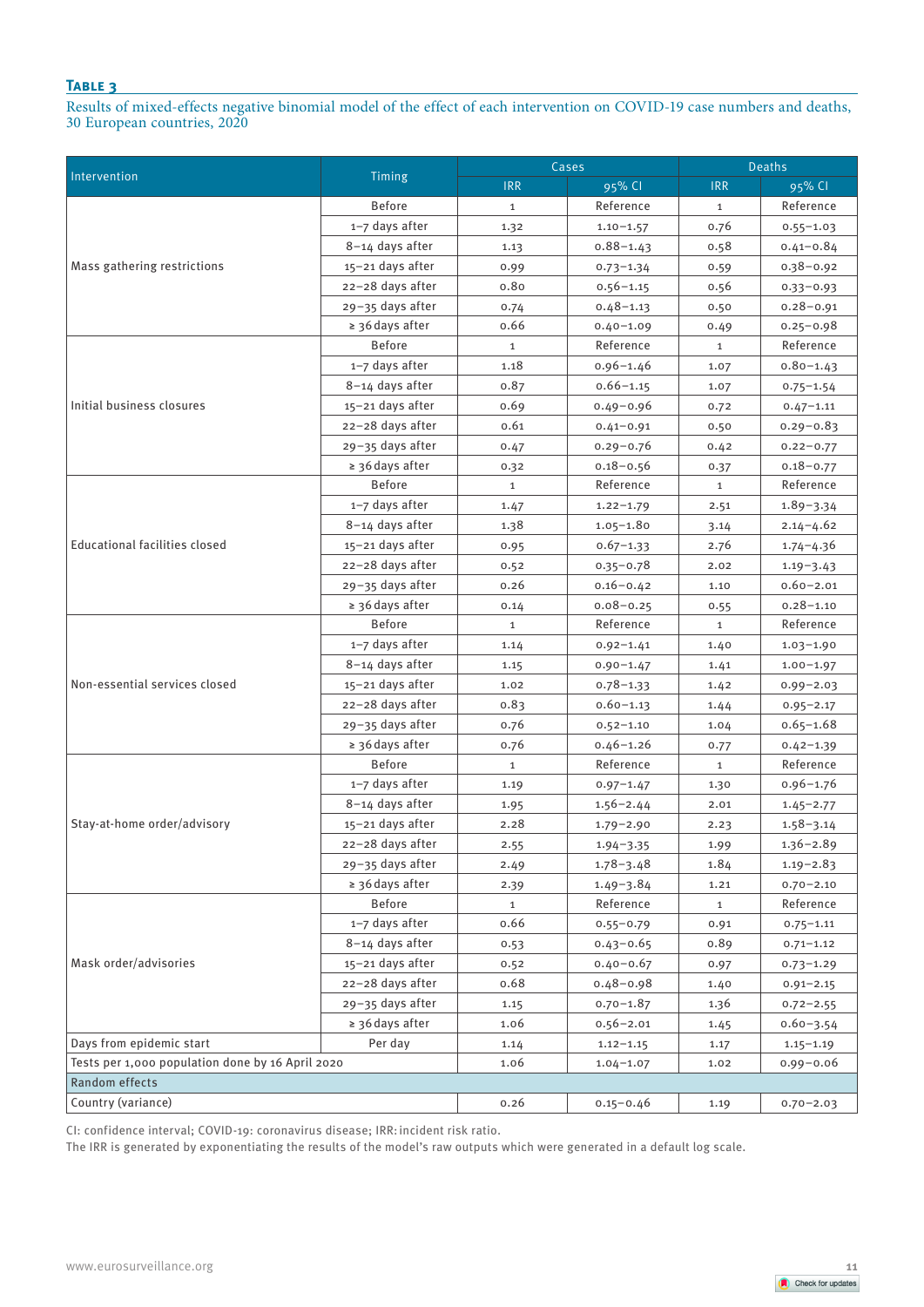days, the IRR values were above 1, indicating a positive association between cases/death and the intervention variable. For periods starting 15 days onwards the IRR was generally below 1 suggesting a negative association between the outcome and the intervention. This pattern probably reflects the time lag between exposure, latency and disease detection, so that the impact of interventions only kicks in after what is effectively a lag period of 14 days. Closing schools, banning mass gatherings and initial business closures reduced cases and deaths most. Other measures had smaller and less consistent effects.

In addition, we looked at the impact of removing one intervention at a time or all interventions on the model log likelihoods (Table  $4$ ). The biggest impact came from removing educational closures from the model. The next biggest change came from removal of stay-athome orders, but this intervention was associated with a smaller decline in epidemic risk (deaths). We note that removing mask wearing as a control measure had a moderate effect on case counts but very minor effect in mortality outcomes; this difference may reflect the relatively late imposition of mask-wearing mandates/ advisories.

## **Collinearity and sensitivity analyses**

Regression diagnostics for the alternative specifications of response time periods in Analysis 2 (4, 10 or 14 rather than 7 days) are shown in Supplement 2, with visual comparisons available in Supplement 1, part 6. There was little difference in the overall rate of decline in risk ratio with increased time since intervention regardless of time unit used. There were noticeable outliers in a few model IRR values at the longest time periods (more than 40 or 50 days) when data contributions tended to be from just one or two countries (see Supplement 1, part 6 and Supplement 2).

The VIF values for the predictor variables in Analysis 1 were all smaller that 10 (mean VIF 5.7) except for initial business closures which gave a VIF of 10.4 (Supplement 1, part 3). Collinearity diagnostics for Analysis 2 were almost identical, in that the VIF only just exceed the 10.0 threshold and only for the initial business closures variable (Supplement 1, part  $\Delta$ ). The condition index exceeded 15.0 in the ninth dimension and suggested some collinearity between initial and non-essential business closure parameters. However, corresponding variance proportions in all dimensions for each control measure were well below 0.9. The smallest eigenvalue (Supplement 1, part  $4$ ) was 0.059, which is above the suggested threshold of 0.01. These tests as a group indicate that collinearity between predictor variables did not harmfully bias the apparent separate contributions of each disease control measure (as indicated by coefficient central estimates) in our models. In addition, the standard errors of the predictors in both models were small (rarely  $> 0.20$ ), while in the sensitivity and collinearity checks, dropping any one of the main predictor variables from the final equation of Analysis

2 did not strongly change the coefficients and standard errors of remaining predictor variables. We conclude that there was some collinearity in our models, notably between the business closure variables, but that this was not enough to affect our conclusions.

# **Discussion**

Our analyses confirm that the imposition of non-pharmaceutical control measures have been effective in controlling epidemics in each investigated country. However, we were unable to demonstrate a strong impact from every intervention. Closure of educational facilities, banning mass gatherings and early closure of some but not necessarily all commercial businesses were all associated with reduction of the spread of infection. Widespread closure of all non-essential businesses and stay-at-home orders seem not to have had much additional value. Other analyses of actual intervention impositions and subsequent case/death counts have also found that school closures were especially effective control measures for reducing spread of COVID-19 [25-28]. However, it is vital that we caveat this finding (about closing educational establishments) by noting that it relates to closing schools that operated 'as normal' rather than when they operated with COVID-19-secure policies. We also do not attempt here to discuss what the best COVID-19 mitigation measures might be within schools.

It seems likely that many possible combinations of physical distancing measures can be effective. The apparent effects of the measures as described here may be biased by the measures themselves tending to have a sequence in common among all countries. Measures imposed later may seem less effective simply because of the order in which they happened (additional benefits were small after other measures were put in place). Other analysts have drawn this same conclusion about coronavirus NPI [28]. Our analyses indicated that school closures and stopping mass gatherings were most effective, but we acknowledge that these measures were among the earliest taken in Europe; the data did not allow us to see what marginal gains might have been achieved if school closures had been the last of all measures taken. Also, different measures reinforced and enabled each other: for instance, there was little incentive to leave home if schools and businesses were already closed and weather was inclement (as it often is in early spring in Europe, when most physical contact restrictions started). Business and school closures usually preceded stay-at-home measures in Europe, so it may not have been possible for data on stay-athome orders to be linked to large additional effects. This potential ordering problem is at least somewhat mitigated for by our use of individual lag measures (in timing) from when each intervention was effected. It is also worth noting that outside of institutional and crowded settings, there is evidence that much, if not most, COVID-19 transmission was within households in this period [29]; stay-at-home orders intensify contact within households which would be expected to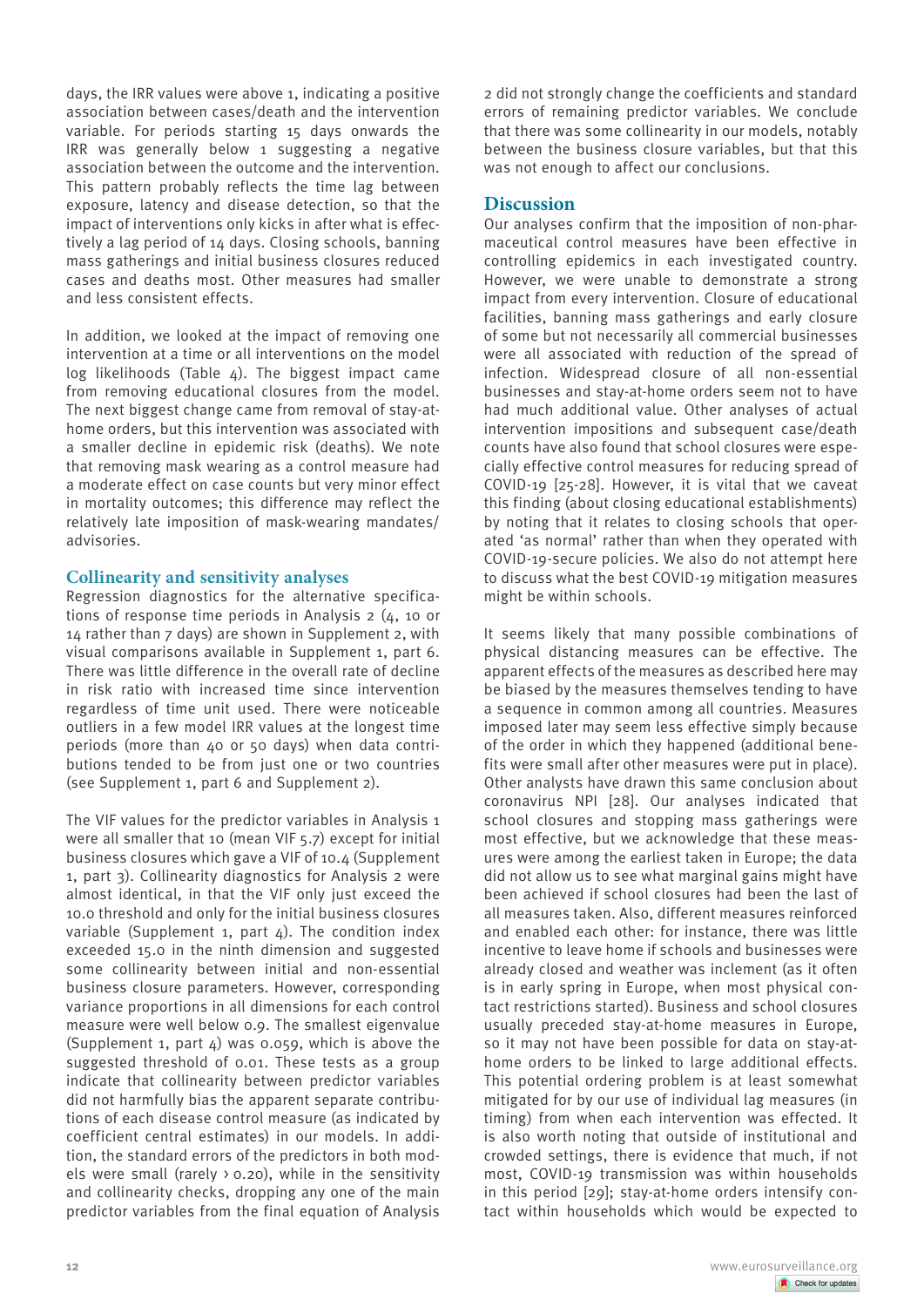Log likelihood of each model for full model compared with models excluding each of the COVID-19 interventions and all interventions, 30 European countries, 2020

| Model                                | Log likelihood | Change    |
|--------------------------------------|----------------|-----------|
| Full model (cases)                   | $-9,081$       | <b>NA</b> |
| Excluded                             |                |           |
| Mass gathering restrictions          | $-9,096$       | $-15$     |
| Initial business closures            | $-9,097$       | $-16$     |
| <b>Educational facilities closed</b> | $-9,157$       | -76       |
| Non-essential services closed        | $-9,085$       | $-4$      |
| Stay-at-home advisory                | $-9,112$       | $-31$     |
| <b>Face coverings</b>                | $-9,109$       | $-28$     |
| All interventions                    | $-9,617$       | -536      |
| Full model (deaths)                  | $-4,096$       | <b>NA</b> |
| <b>Excluded</b>                      |                |           |
| Mass gathering restrictions          | $-4,101$       | $-5$      |
| Initial business closures            | $-4,109$       | $-13$     |
| <b>Educational facilities closed</b> | $-4,163$       | $-66$     |
| Non-essential services closed        | $-4,104$       | -8        |
| Stay-at-home advisory                | $-4,113$       | $-17$     |
| <b>Face coverings</b>                | $-4,100$       | $-4$      |
| All interventions                    | $-4,569$       | $-472$    |

COVID-19: coronavirus disease; NA: not applicable.

increase household transmission. It could therefore not be surprising that stay-at-home measures on their own are not very effective outbreak control measures and may not generate large additional benefits.

There has been uncertainty about how beneficial the closing of educational establishments can be on coronavirus respiratory disease transmission [28,30-35], especially given that children often have mild or no symptoms [36]. We cannot resolve the lack of consensus in these lines of evidence about how likely children are to pass severe acute respiratory syndrome coronavirus 2 (SARS-CoV-2) to adults. Emergences of novel and seemingly more infectious variants [37] of the virus may complicate attempts to understand transmission patterns from children to adults using historical data and to understand the relative effectiveness of specific non-pharmaceutical interventions. Our study similarly does not identify which level of school closure has the most benefit, whether it is primary, junior, senior school or even higher education, although more recent evidence tends to point towards schooling between the ages of 11 and 19 years as being more likely to drive transmission than education for younger children [33]. Note that our own results are based on total closure rather than schools operating with at least partial social distancing. The impacts of partial school closures or social distancing controls within open schools need to be evaluated separately.

After closing educational establishments, the next greatest impact on the epidemiology of the European COVID-19 controls was from banning mass gatherings (which could be of any size), both public and private gatherings. A 2018 review of spread of respiratory infectious disease during mass gatherings found that most evidence was linked to the Islamic Hajj pilgrimage, where infections were mainly from rhinovirus, human coronaviruses and influenza A virus [38]. The evidence for respiratory disease outbreaks arising from other mass gatherings such as music festivals or sporting events is less established, but not absent. Several outbreaks of respiratory infectious disease have been linked to large festivals [38,39]. For instance, during the 2009/10 influenza season, pandemic influenza A(H1N1)pdm09 outbreaks were recorded at three of Europe's six largest music festivals, while some 40% of pandemic influenza cases that season in Serbia were linked to the Exit music festival. Analysis of COVID-19 NPI by other investigators using different approaches than ours also tend to find that banning large gatherings can be especially effective for reducing disease transmission [28].

The types of business closures are interesting. We established that there was weak collinearity between the two types of business closures in the models. However, the stronger association between a business closure control measure and case declines was with the initial business closures. Given that those initial closures were mostly directed at business where people congregate and that have a purpose of facilitating socialising (i.e. the hospitality industry), this would suggest that control measures among these businesses are where the most impact may be had. Although outbreaks of food poisoning are frequently linked with venues where food is consumed, this is much less frequent for outbreaks of respiratory infections. One exception was an outbreak of SARS at a restaurant where live palm civets were caged close to customer seating [40]. The link with COVID-19 is probably less about food and beverage consumption than about time people spend in close proximity to each other.

Similar to some other authors who have tried to assess relative importance of possible NPI in controlling COVID-19 and not found strong benefits for face-cover usage [41], we hesitate to interpret our findings on mask wearing as definitive. Mask advisories have not been implemented in isolation and were often implemented relatively late in the sequence of NPI in the group of European countries that we studied. Mask interventions were also implemented unevenly (as advisories or mandates) and usually only in limited settings. Our separate evidence review [42] found that mask wearing to stop respiratory disease transmission is likely to be only modestly effective, but we agree that when it comes to a pandemic situation, small protective measures may have cumulative important benefits [43].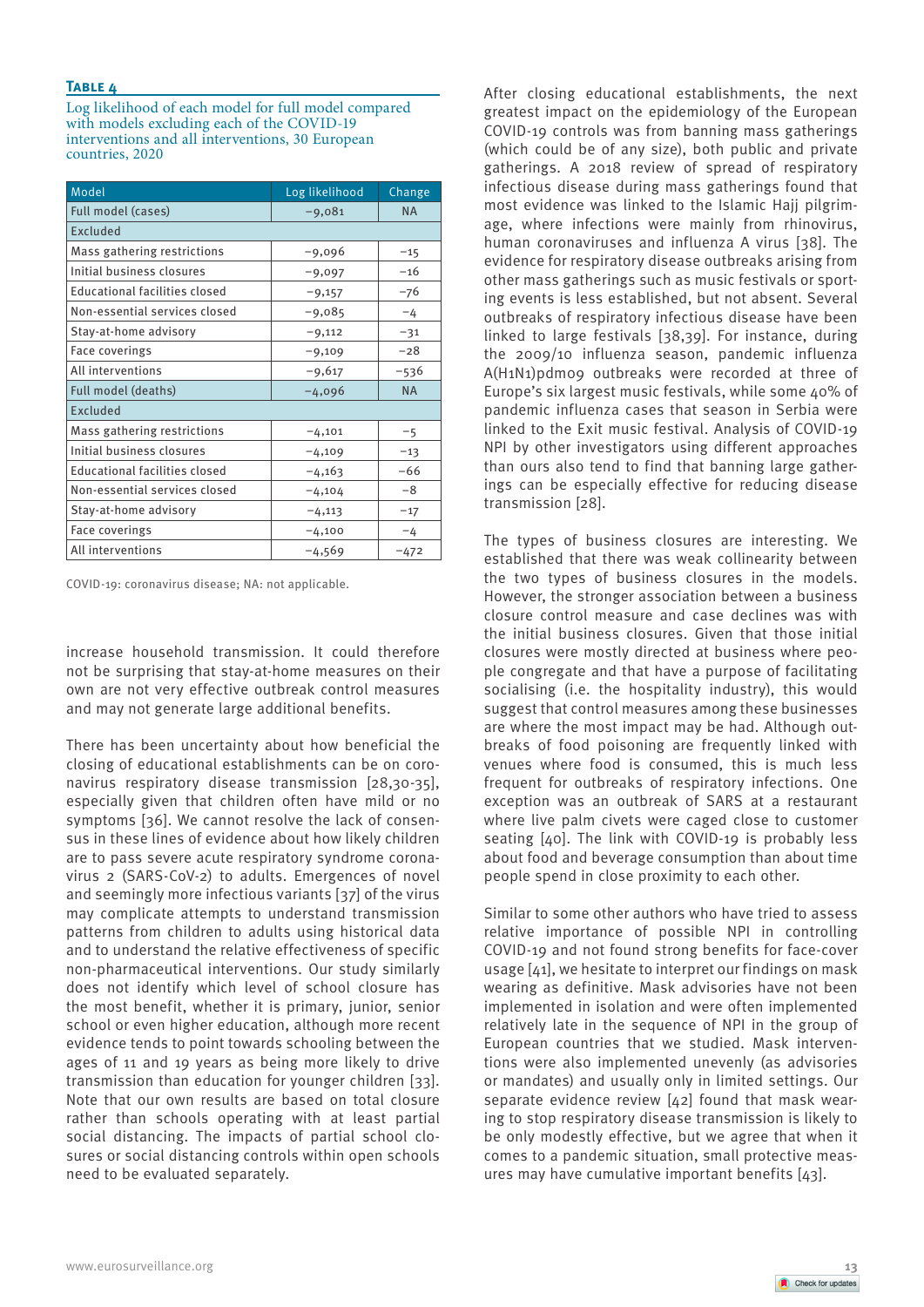Our study had limitations. Although our results suggests that closures of educational interventions and banning mass gatherings are the most important measures, this is caveated with several observations. Many interventions were implemented in different ways and at different points in the local epidemic. We relied on published and observed data which may have suffered from problems of under-ascertainment; the true effect of specific interventions may depend on true community prevalence that was not measured accurately enough. We did not undertake a systematic sensitivity analysis (excluding just one country per model, for instance) or adjustments in categorisations. It is likely that there will be serial dependency in the data as the level of disease at one time point is (inevitably) dependent on prior states of disease in the country, but we did not attempt to measure serial dependency in our models which might have further informed relative NPI efficacy. For example, in accordance with the IHME assignment, we treated Sweden as a country without school closures because schools for persons under 16 stayed open, although upper secondary and tertiary education facilities were actually shut in Sweden from late March 2020 [34]. Given recent evidence that secondary (age 11–19 years) rather than junior schools may play an important role in transmission of COVID-19, the educational closures in Sweden may explain in part the divergence from our predictions in that country [33]. Our models cannot allow for differences between countries regarding construction materials or ventilation rates in school buildings, which might influence transmissibility. The findings in support of school closures to contain the virus can truly only refer to schools when schools operate 'as normal' and not with COVID-19 mitigation practices in place. The exact timing of restrictions as reported by IHME being introduced varied over time in Italy, Spain and between individual federal states in Germany. Which types of work places could stay open varied; the acceptable reasons for being outdoors also varied between countries. Stay-at-home orders in some countries were an advisory but not enforced while elsewhere they were enforced by police with penalties. In some countries, children could go outside and outdoor exercise was permitted, while in others either or both might be banned. In some countries, severe travel restrictions were a separate intervention, while in others travel bans were a consequence of a stay-at-home order and could not be identified separately. Because of this variety in how interventions were implemented and described, the results for the potential of stay-athome advisories in particular may be underestimated. All models are simplifications of the complex nature of reality; our modelling was unable capture many subtle variations in how control measures were implemented. We acknowledge that lack of direct observation of these variations may have biased our results.

# **Conclusion**

Relaxing stay-at-home orders and allowing reopening of non-essential businesses appeared to be the lowest risk measures to relax as part of plans to carefully lift COVID-19 lockdown measures. The pandemic started with little clear empirical evidence on the relative value of different interventions. Yet the reasons to implement only minimal control measures were compelling, given the social and economic harm linked to tight control measures. While we need to be cautious about using preliminary results, public health officials will have to use evidence as it emerges rather than wait for a final full view to decide what might be (was) the best control strategy. Careful monitoring of how relaxation of each control measure affects transmissibility of COVID-19 is required and will help to minimise the inevitably imperfect results.

## **Acknowledgements**

Funding: Professor Hunter and Dr Brainard were funded by the National Institute for Health Research Health Protection Research Unit (NIHR HPRU) in Emergency Preparedness and Response at King's College London in partnership with Public Health England (PHE), in collaboration with the University of East Anglia. The views expressed are those of the author(s) and not necessarily those of the NHS, the NIHR, UEA, the Department of Health or Public Health England. Dr Colón-González is funded by the UK Space Agency Dengue Mosquito Simulation from Satellites (D-MOSS) project.

Data: The datasets used are in the public domain with copies available from the authors.

## **Conflict of interest**

None declared.

## **Authors' contributions**

PRH and JB conceived of the study. PRH and JB collected the data. PRH, FCG and SR undertook and refined analysis. PRH wrote the first draft which was revised by all authors. IB assembled revisions which all contributed to. Sharp-eyed reviewers and readers of the preprint contributed many small corrections via email.

#### **References**

- 1. Jacobs LA. Rights and quarantine during the SARS global health crisis: differentiated legal consciousness in Hong Kong, Shanghai, and Toronto. Law Soc Rev. 2007;41(3):511-52. https://doi.org/10.1111/j.1540-5893.2007.00313.x
- 2. Johnson HC, Gossner CM, Colzani E, Kinsman J, Alexakis L, Beauté J, et al. Potential scenarios for the progression of a COVID-19 epidemic in the European Union and the European Economic Area, March 2020. Euro Surveill. 2020;25(9):2000202. https://doi.org/10.2807/1560-7917. ES.2020.25.9.2000202 PMID: 32156332
- 3. Brooks SK, Webster RK, Smith LE, Woodland L, Wessely S, Greenberg N, et al. The psychological impact of quarantine and how to reduce it: rapid review of the evidence. Lancet. 2020;395(10227):912-20. https://doi.org/10.1016/S0140- 6736(20)30460-8 PMID: 32112714
- 4. Office for Budget Responsibility (OBR). Coronavirus lockdown to deliver large (but hopefully temporary) shock to the economy and public finances. London: OBR; 2020. Available from: https://obr.uk/category/coronavirus
- 5. Massaro E, Ganin A, Perra N, Linkov I, Vespignani A. Resilience management during large-scale epidemic outbreaks. Sci Rep.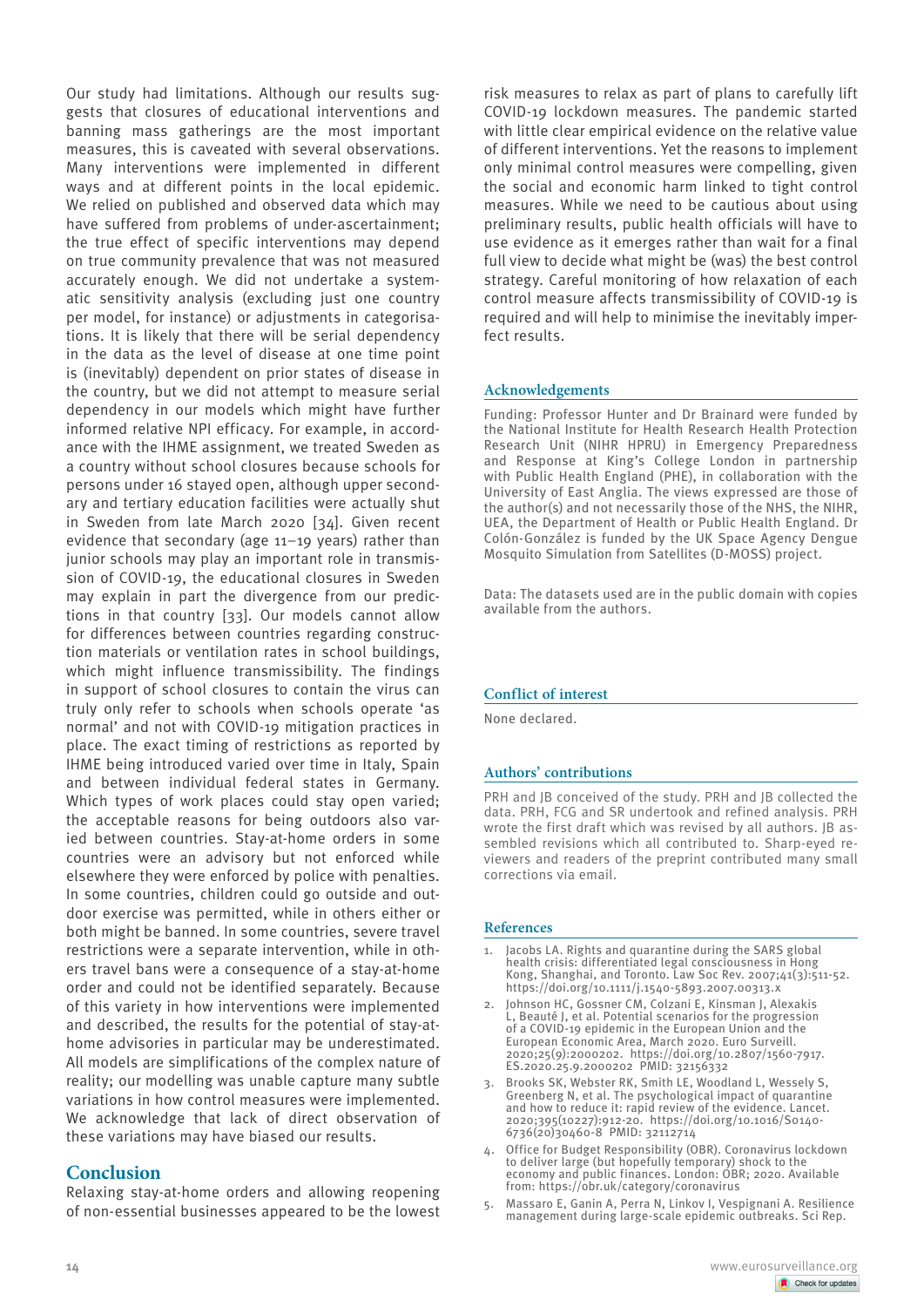- 6. Adam D. Special report: The simulations driving the world's response to COVID-19. Nature. 2020;580(7803):316-8. https:// doi.org/10.1038/d41586-020-01003-6 PMID: 32242115
- Sridhar D, Majumder MS. Modelling the pandemic. BMJ 2020;369:m1567. https://doi.org/10.1136/bmj.m1567 PMID: 32317328
- 8. Borenstein S, Johnson CK. Modeling coronavirus: 'Uncertainty is the only certainty'. New York: Associated Press; 2020. Available from: https://apnews.com/88866498ff5c908e5f28f7 b5b5e5b695
- 9. Andrews C. Predicting the pandemic: mathematical modelling tackles Covid-19. London: Engineering and Technology; 2020. Available from: https://eandt.theiet.org/content/ articles/2020/04/predicting-the-pandemic-mathematicalmodelling-tackles-covid-19
- 10. McCoy D. Faith in coronavirus modelling is no substitute for sound political judgment. London: The Guardian; 2020. Available from: https://www. theguardian.com/commentisfree/2020/apr/10/ modelling-pandemic-politicians-decisions-science
- 11. Rosenbaum PR. How to see more in observational studies: Some new quasi-experimental devices. Annu Rev Stat Appl. 2015;2(1):21-48. https://doi.org/10.1146/ annurev-statistics-010814-020201
- 12. Harris AD, McGregor JC, Perencevich EN, Furuno JP, Zhu J, Peterson DE, et al. The use and interpretation of quasiexperimental studies in medical informatics. J Am Med Inform Assoc. 2006;13(1):16-23. https://doi.org/10.1197/jamia.M1749 PMID: 16221933
- 13. Besag J, York J, Mollié A. Bayesian image restoration, with two applications in spatial statistics. Ann Inst Stat Math. 1991;43(1):1-20. https://doi.org/10.1007/BF00116466
- 14. Obaromi D. Spatial modelling of some conditional autoregressive priors in a disease mapping model: the Bayesian approach. BJSTR. 2019;14(3):10680-6. https://doi. org/http://dx.doi.org/10.26717/BJSTR.2019.14.002555
- 15. Bi Q, Wu Y, Mei S, Ye C, Zou X, Zhang Z, et al. Epidemiology and transmission of COVID-19 in 391 cases and 1286 of their close contacts in Shenzhen, China: a retrospective cohort study. Lancet Infect Dis. 2020;20(8):911-9. https://doi. org/10.1016/S1473-3099(20)30287-5 PMID: 32353347
- 16. Backer JA, Klinkenberg D, Wallinga J. Incubation period of 2019 novel coronavirus (2019-nCoV) infections among travellers from Wuhan, China, 20-28 January 2020. Euro Surveill. 2020;25(5):2000062. https://doi.org/10.2807/1560-7917. ES.2020.25.5.2000062 PMID: 32046819
- 17. Lauer SA, Grantz KH, Bi Q, Jones FK, Zheng Q, Meredith HR, et al. The incubation period of coronavirus disease 2019 (COVID-19) from publicly reported confirmed cases: estimation and application. Ann Intern Med. 2020;172(9):577-82. https:// doi.org/10.7326/M20-0504 PMID: 32150748
- 18. Elias C, Sekri A, Leblanc P, Cucherat M, Vanhems P. The incubation period of COVID-19: A meta-analysis. Int J Infect Dis. 2021;104:708-10. https://doi.org/10.1016/j.ijid.2021.01.069 PMID: 33548553
- 19. Docherty AB, Harrison EM, Green CA, Hardwick HE, Pius R, Norman L, et al. Features of 16,749 hospitalised UK patients with COVID-19 using the ISARIC WHO Clinical Characterisation Protocol; medRxiv 2020. https://doi. org/10.1101/2020.04.23.20076042
- 20. Zhou F, Yu T, Du R, Fan G, Liu Y, Liu Z, et al. Clinical course and risk factors for mortality of adult inpatients with COVID-19 in Wuhan, China: a retrospective cohort study. Lancet. 2020;395(10229):1054-62. https://doi.org/10.1016/S0140- 6736(20)30566-3 PMID: 32171076
- 21. Verity R, Okell LC, Dorigatti I, Winskill P, Whittaker C, Imai N, et al. Estimates of the severity of coronavirus disease 2019: a model-based analysis. Lancet Infect Dis. 2020;20(6):669- 77. https://doi.org/10.1016/S1473-3099(20)30243-7 PMID: 32240634
- 22. Chatterjee S, Hadi AS. Regression analysis by example. 4th ed. Hoboken: John Wiley & Sons; 2015.
- 23. Regorz A. How to interpret a collinearity diagnostics table in SPSS. Regorz Statiztik; 2020. Available from: http://www. regorz-statistik.de/en/collinearity\_diagnostics\_table\_SPSS. html
- 24. Wright O. People told to wait ten days for coronavirus test results. London: The Times; 2020. Available from: https:// www.thetimes.co.uk/article/people-told-to-wait-ten-days-forcoronavirus-test-results-7dpjb0t96
- 25. Pan A, Liu L, Wang C, Guo H, Hao X, Wang Q, et al. Association of public health interventions with the epidemiology of the COVID-19 outbreak in Wuhan, China. JAMA.

2020;323(19):1915-23. https://doi.org/10.1001/jama.2020.6130 PMID: 32275295

- 26. Zhang J, Litvinova M, Liang Y, Wang Y, Wang W, Zhao S, et al. Changes in contact patterns shape the dynamics of the COVID-19 outbreak in China. Science. 2020;368(6498):1481-6. https://doi.org/10.1126/science.abb8001 PMID: 32350060
- 27. Zhang J, Litvinova M, Wang W, Wang Y, Deng X, Chen X, et al. Evolving epidemiology and transmission dynamics of coronavirus disease 2019 outside Hubei province, China: a descriptive and modelling study. Lancet Infect Dis. 2020;20(7):793-802. https://doi.org/10.1016/S1473- 3099(20)30230-9 PMID: 32247326
- 28. Haug N, Geyrhofer L, Londei A, Dervic E, Desvars-Larrive A, Loreto V, et al. Ranking the effectiveness of worldwide COVID-19 government interventions. Nat Hum Behav. 2020;4(12):1303-12. https://doi.org/10.1038/s41562-020- 01009-0 PMID: 33199859
- 29. Koh WC, Naing L, Chaw L, Rosledzana MA, Alikhan MF, Jamaludin SA, et al. What do we know about SARS-CoV-2 transmission? A systematic review and meta-analysis of the secondary attack rate and associated risk factors. PLoS One. 2020;15(10):e0240205. https://doi.org/10.1371/journal. pone.0240205 PMID: 33031427
- 30. Viner RM, Russell SJ, Croker H, Packer J, Ward J, Stansfield C, et al. School closure and management practices during coronavirus outbreaks including COVID-19: a rapid systematic review. Lancet Child Adolesc Health. 2020;4(5):397-404. https://doi.org/10.1016/S2352-4642(20)30095-X PMID: 32272089
- 31. Cowling BJ, Lau EH, Lam CL, Cheng CK, Kovar J, Chan KH, et al. Effects of school closures, 2008 winter influenza season, Hong Kong. Emerg Infect Dis. 2008;14(10):1660-2. https://doi. org/10.3201/eid1410.080646 PMID: 18826841
- 32. Hens N, Ayele GM, Goeyvaerts N, Aerts M, Mossong J, Edmunds JW, et al. Estimating the impact of school closure on social mixing behaviour and the transmission of close contact infections in eight European countries. BMC Infect Dis. 2009;9(1):187. https://doi.org/10.1186/1471-2334-9-187 PMID: 19943919
- 33. Flasche S, Edmunds WJ. The role of schools and school-aged children in SARS-CoV-2 transmission. Lancet Infect Dis. 2021;21(3):298-9. PMID: 33306982
- 34. Folkhälsomyndigheten [Public Health Agency of Sweden]. COVID-19 in schoolchildren: A comparison between Finland and Sweden. Stockholm: Public Health Agency of Sweden; 2020. Available from: www.folkhalsomyndigheten.se/contentassets/ c1b78bffbfde4a7899eb0d8ffdb57b09/covid-19-school-agedchildren.pdf
- 35. von Bismarck-Osten C, Borusyak K, Schönberg U. The role of schools in transmission of the SARS-CoV-2 virus: Quasiexperimental evidence from Germany. Essen: Ruhr Economic Papers; 2020. Available from: https://www.rwi-essen.de/ media/content/pages/publikationen/ruhr-economic-papers/ rep\_20\_882.pdf
- 36. Shen K, Yang Y, Wang T, Zhao D, Jiang Y, Jin R, et al. Diagnosis, treatment, and prevention of 2019 novel coronavirus infection in children: experts' consensus statement. World J Pediatr. 2020;16(3):223-31. https://doi.org/10.1007/s12519-020- 00343-7 PMID: 32034659
- 37. Public Health England (PHE). Investigation of novel SARS-COV-2 variant: variant of concern 202012/01. London: PHE; 2020. Available from: https://www.gov.uk/government/ publications/investigation-of-novel-sars-cov-2-variant-variantof-concern-20201201
- 38. Hoang V-T, Gautret P. Infectious diseases and mass gatherings. Curr Infect Dis Rep. 2018;20(11):44. https://doi.org/10.1007/ s11908-018-0650-9 PMID: 30155747
- 39. Botelho-Nevers E, Gautret P. Outbreaks associated to large open air festivals, including music festivals, 1980 to 2012. Euro Surveill. 2013;18(11):20426. https://doi.org/10.2807/ ese.18.11.20426-en PMID: 23517872
- 40. Wang M, Yan M, Xu H, Liang W, Kan B, Zheng B, et al. SARS-CoV infection in a restaurant from palm civet. Emerg Infect Dis. 2005;11(12):1860-5. https://doi.org/10.3201/eid1112.041293 PMID: 16485471
- 41. Brauner JM, Mindermann S, Sharma M, Johnston D, Salvatier J, Gavenčiak T, et al. Inferring the effectiveness of government interventions against COVID-19. Science. 2021;371(6531):eabd9338. PMID: 33323424
- 42. Brainard J, Jones NR, Lake IR, Hooper L, Hunter PR. Community use of face masks and similar barriers to prevent respiratory illness such as COVID-19: a rapid scoping review. Euro Surveill. 2020;25(49):2000725. https://doi.org/10.2807/1560-7917. ES.2020.25.49.2000725 PMID: 33303066
- 43. Cowling BJ, Leung GM. Face masks and COVID-19: don't let perfect be the enemy of good. Euro Surveill.